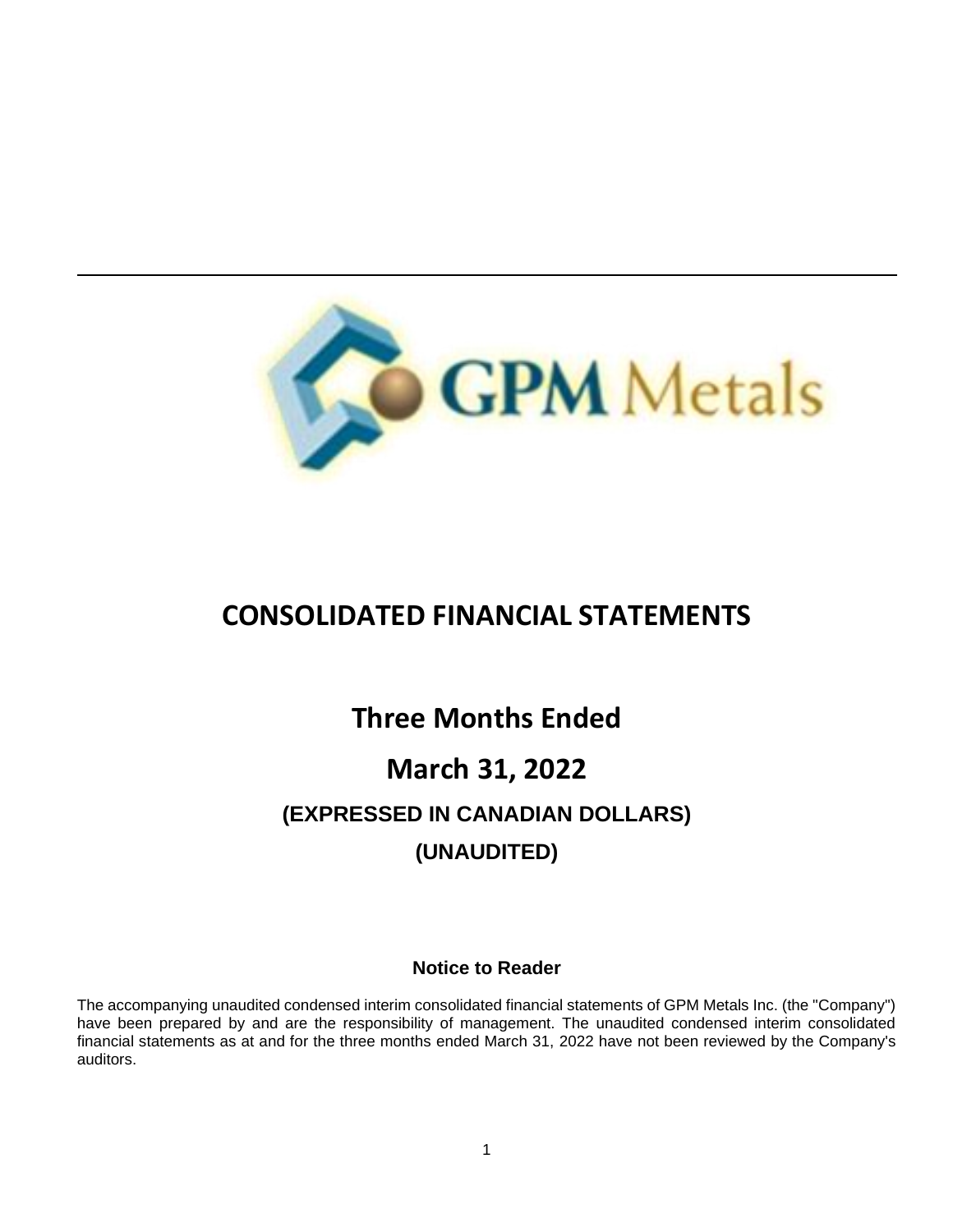# **GPM METALS INC.**

#### **Consolidated Statements of Financial Position**

**(Expressed in Canadian Dollars)**

|                                               | As at March 31,<br>2022 |                | <b>As at December</b><br>31, 2021 |
|-----------------------------------------------|-------------------------|----------------|-----------------------------------|
| <b>ASSETS</b>                                 |                         |                |                                   |
| <b>Current assets</b>                         |                         |                |                                   |
| Cash                                          | \$                      | 175,129        | \$<br>221,725                     |
| Short-term investments (note 5)               |                         | 31             | 18                                |
| Accounts receivable and other assets (note 7) |                         | 43,571         | 47,035                            |
| Lease receivable (note 8)                     |                         | 24,310         | 32,788                            |
| <b>Total current assets</b>                   |                         | 243,040        | 301,566                           |
| Property, plant and equipment (note 6)        |                         | 17,778         | 24,444                            |
| <b>Total long-term assets</b>                 |                         | 17,778         | 24,444                            |
| <b>Total assets</b>                           | \$                      | 260,818        | \$<br>326,010                     |
| <b>LIABILITIES AND EQUITY</b>                 |                         |                |                                   |
| <b>Current liabilities</b>                    |                         |                |                                   |
| Amounts payable and other liabilities         | \$                      | 45,656         | \$<br>62,486                      |
| Lease liability (note 8)                      |                         | 48,619         | 65,575                            |
| <b>Total current liabilities</b>              | \$                      | 94,275         | \$<br>128,061                     |
| <b>Total Liabilities</b>                      | \$                      | 94,275         | \$<br>128,061                     |
| Capital, reserves and deficit                 |                         |                |                                   |
| Share capital (note 9)                        |                         | 24,992,015     | 24,691,225                        |
| Capital surplus                               |                         | 15,060,925     | 15,055,424                        |
| Warrant reserve (note 11)                     |                         | 488,611        | 789,401                           |
| Deficit                                       |                         | (40, 338, 101) | (40, 338, 101)                    |
| Net Income                                    |                         | (36,908)       |                                   |
| Total capital, reserves and deficit           |                         | 166,543        | 197,949                           |
| <b>Total liabilities and equity</b>           | \$                      | 260,818        | \$<br>326,010                     |
|                                               |                         |                |                                   |

**Nature of operations and going concern** (note 1) **Subsequent events** (note 16)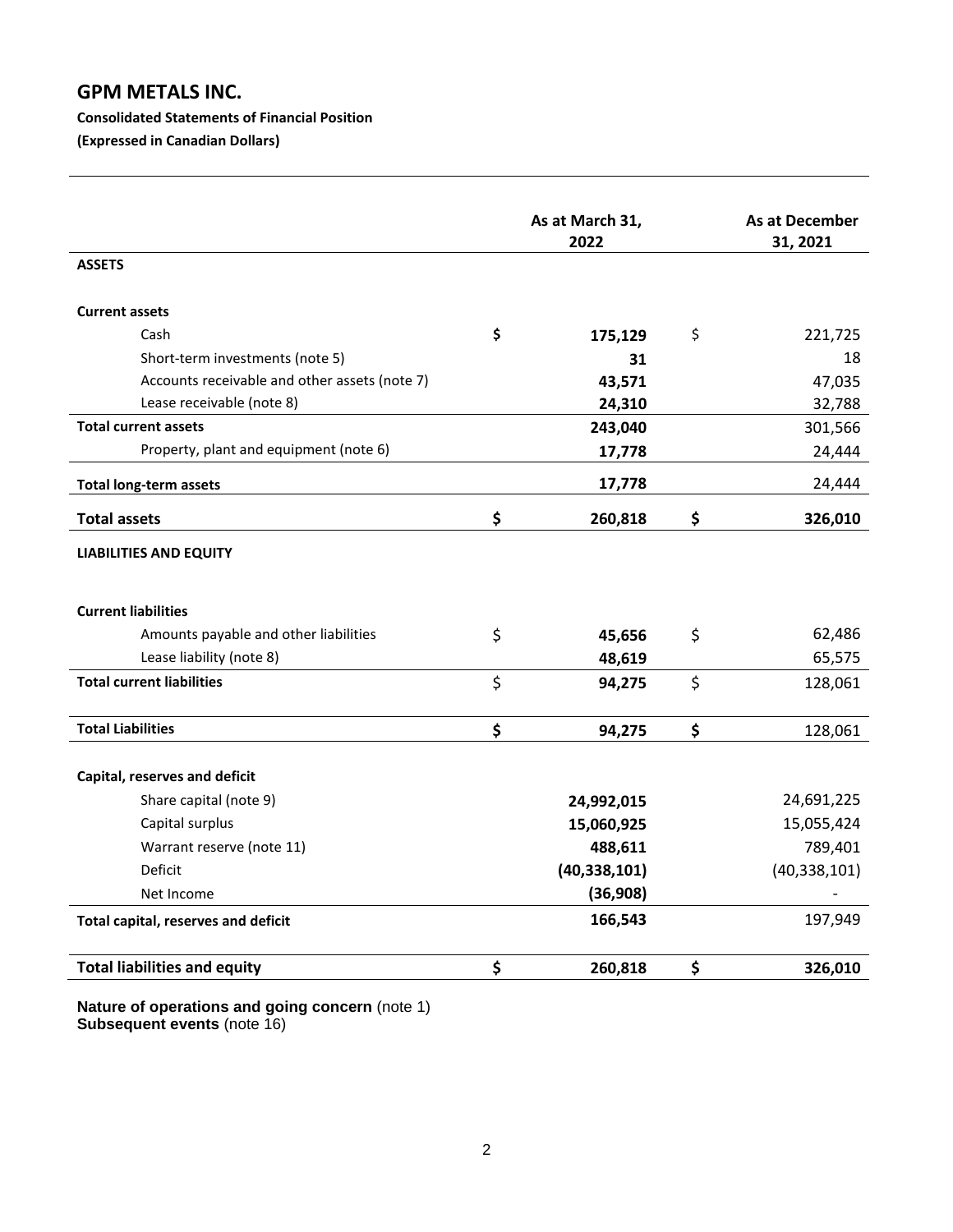# **GPM METALS INC.**

# **Consolidated Statements of Profit and Comprehensive Loss**

**(Expressed in Canadian Dollars)**

|                                                       | <b>Three Months Ended</b><br>March 31, 2022 |            | <b>Three Months Ended</b><br>March 31, 2021 |            |  |
|-------------------------------------------------------|---------------------------------------------|------------|---------------------------------------------|------------|--|
|                                                       |                                             |            |                                             |            |  |
| <b>Operating Expenses</b>                             |                                             |            |                                             |            |  |
| General and Administrative (note 13)                  | \$                                          | 35,071     | \$                                          | 39,839     |  |
| Foreign exchange (gain/loss)                          |                                             | (36)       |                                             | (1, 272)   |  |
| Exploration and evaluation expenditures (note 15)     |                                             | 1,986      |                                             | 6,504      |  |
| <b>Operating Loss</b>                                 |                                             | (37,021)   |                                             | (45,071)   |  |
|                                                       |                                             |            |                                             |            |  |
| Interest income                                       |                                             | 100        |                                             | 24         |  |
| FV adjustment on short-term investments (note 5)      |                                             | 13         |                                             | (1,000)    |  |
| Net loss and comprehensive loss for the period        |                                             | (36,908)   |                                             | (46, 047)  |  |
| Income (Loss) from discontinued operations            |                                             |            |                                             |            |  |
| Net loss and comprehensive loss for the period        |                                             | (36, 908)  |                                             | (46, 047)  |  |
|                                                       |                                             |            |                                             |            |  |
| Basic and diluted net loss per common share (note 12) | \$                                          | (0.001)    | \$                                          | (0.001)    |  |
|                                                       |                                             |            |                                             |            |  |
| Weighted average number of common shares (note 12)    |                                             | 71,116,559 |                                             | 66,116,559 |  |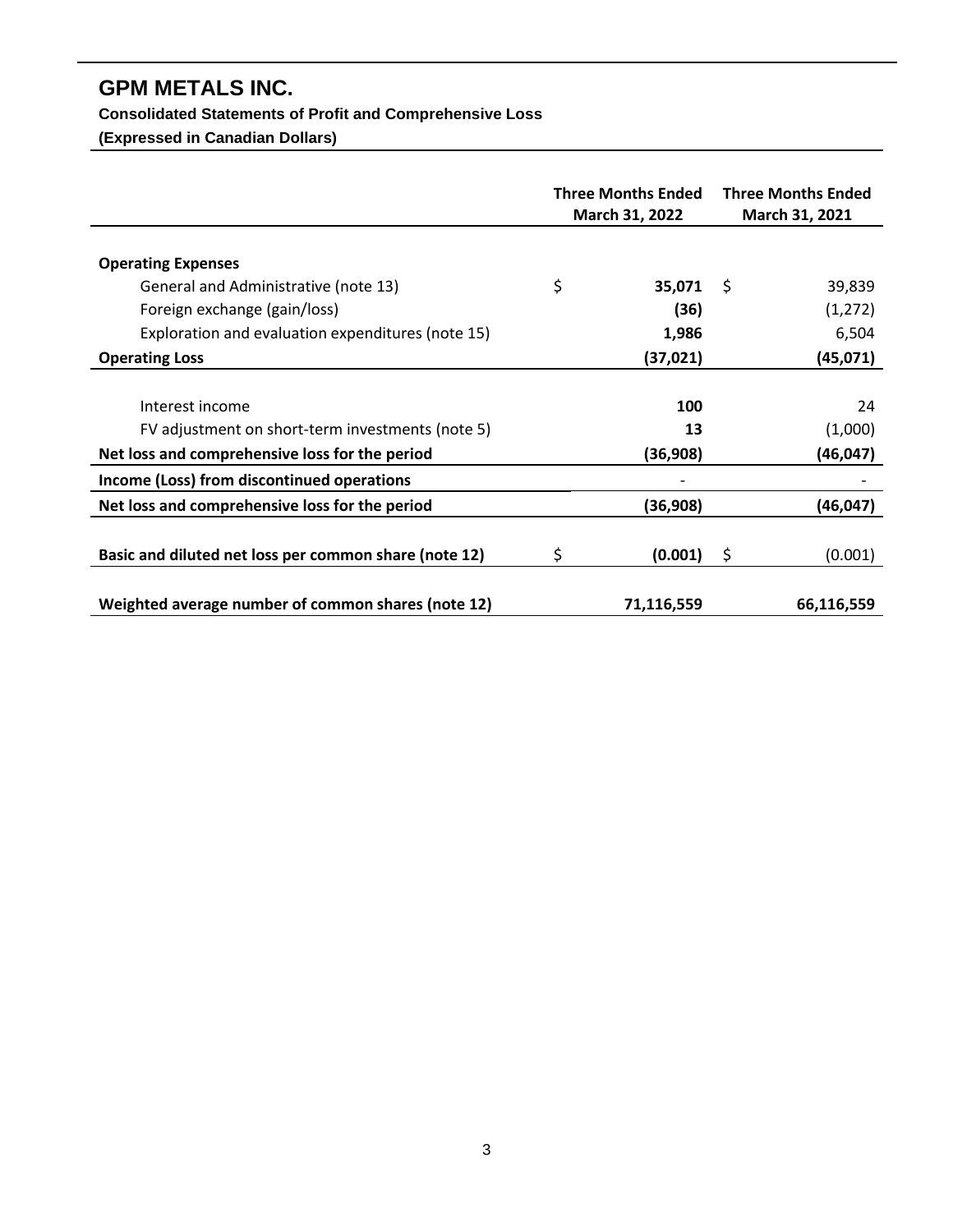# **GPM Metals Inc.**

# **Condensed Interim Statements of Cash Flows**

(Expressed in Canadian Dollars)

|                                                          | <b>Three Months</b><br>Ended, March 31<br>2022 |    | <b>Three Months</b><br>Ended, March 31<br>2021 |
|----------------------------------------------------------|------------------------------------------------|----|------------------------------------------------|
| <b>Operating Activities</b>                              |                                                |    |                                                |
| Net loss for the period                                  | \$<br>(36,908)                                 | Ş  | (46, 047)                                      |
| Adjustments for:                                         |                                                |    |                                                |
| Depreciation                                             | 6,667                                          |    | 6,667                                          |
| Unrealized (gain) loss on marketable securities (note 5) | (13)                                           |    | 1,000                                          |
| Share-based compensation (note 10)                       | 5,501                                          |    | 2,995                                          |
| Accretion expense                                        | 916                                            |    | 2,159                                          |
| Changes in non-cash working capital items:               |                                                |    |                                                |
| Amounts receivable and other assets                      | 8,478                                          |    | (5,307)                                        |
| Accounts payable and other liabilities                   | (16, 830)                                      |    | (27, 362)                                      |
| Net cash used in operating activities                    | (32, 189)                                      |    | (55, 282)                                      |
| <b>Investing activities</b>                              |                                                |    |                                                |
| Sale of short-term investment                            |                                                |    | 23,265                                         |
| Net cash used in investing activities                    |                                                |    | 23,265                                         |
| <b>Financing activities</b>                              |                                                |    |                                                |
| Proceeds from private placement                          |                                                |    | 250,000                                        |
| Issue cost                                               |                                                |    | (1,000)                                        |
| Lease obligation payment                                 | (14, 408)                                      |    | (9, 571)                                       |
| Net cash provided by financing activities                | (14, 408)                                      |    | 239,429                                        |
|                                                          |                                                |    |                                                |
| Net change in cash                                       | (46, 596)                                      |    | 207,412                                        |
| Cash, beginning of period                                | 221,725                                        |    | 65,771                                         |
| Effect of foreign exchange rate on cash held             |                                                |    |                                                |
| Cash, end of period                                      | \$<br>175,129                                  | \$ | 273,183                                        |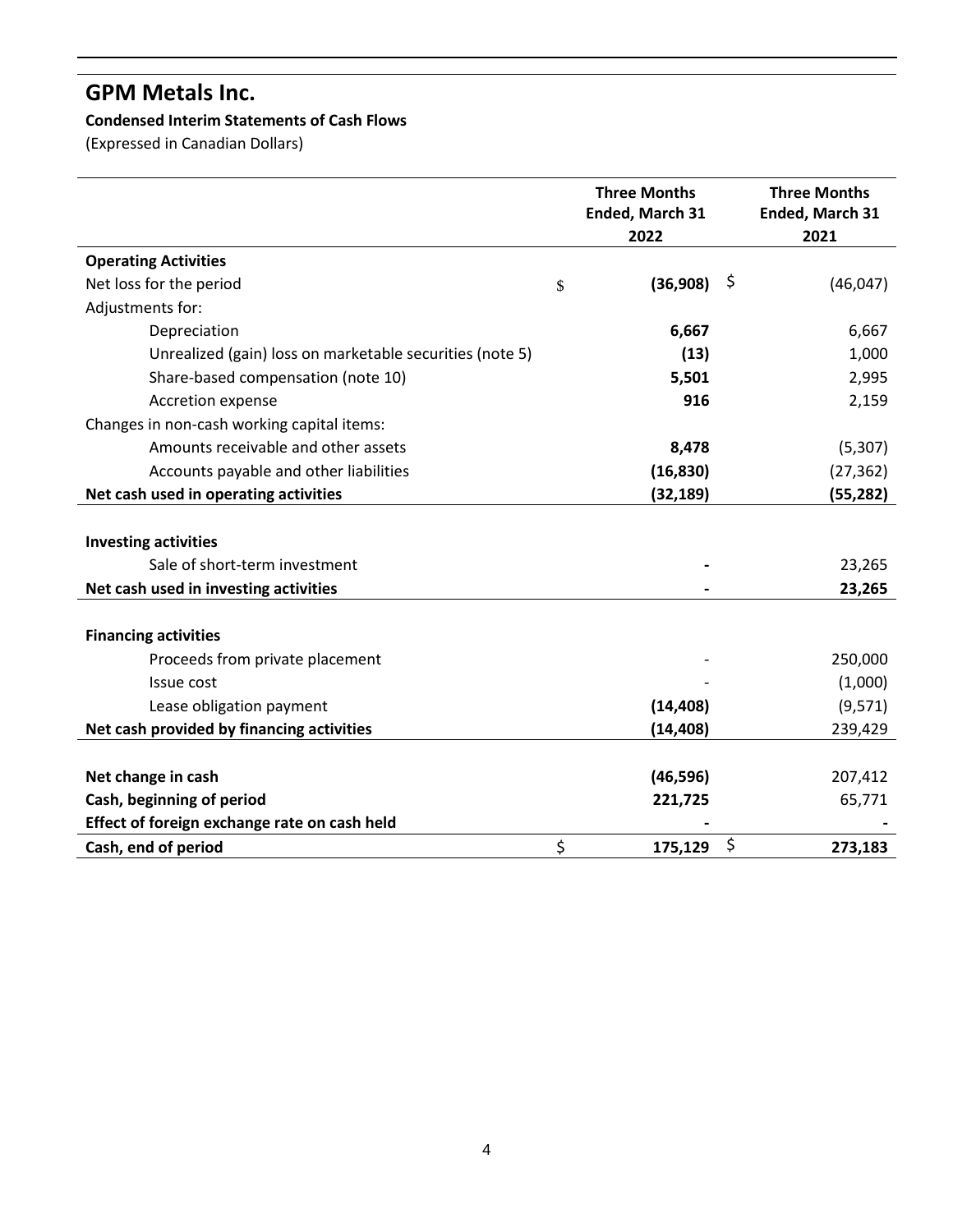# **GPM METALS INC.**

**Consolidated Statements of Changes in Equity**

**(Expressed in Canadian Dollars)**

|                                              |                                  | <b>Reserves</b>           |                                     |                 |   |              |
|----------------------------------------------|----------------------------------|---------------------------|-------------------------------------|-----------------|---|--------------|
|                                              | <b>Share Capital</b><br>(Note 9) | Capital<br><b>Surplus</b> | <b>Warrant Reserve</b><br>(Note 11) | <b>Deficits</b> |   | <b>Total</b> |
| Balance, December 31, 2020                   | 24,379,264                       | 14,966,347                | 555,536                             | (39,895,955)    | S | 5,192        |
| Warrants issued on February 11 2021          | (257, 924)                       |                           | 257,924                             |                 |   |              |
| Private placement on February 11 2021        | 150,000                          |                           | 100,000                             |                 |   | 250,000      |
| Share issuance cost                          | (1,000)                          |                           |                                     |                 |   | (1,000)      |
| Stock-based compensation                     |                                  | 2,995                     |                                     |                 |   | 2,995        |
| Net loss and comprehensive loss for Q1, 2021 |                                  |                           |                                     | (46, 047)       |   | (46, 047)    |
| <b>Balance, March 31, 2021</b>               | 24,270,340                       | 14,969,342                | 913,460                             | (39, 942, 002)  |   | 211,140      |

#### **Reserves**

|                                              | <b>Share Capital</b><br>(Note 9) | Capital<br><b>Surplus</b> | <b>Warrant Reserve</b><br>(Note 11) | <b>Deficits</b> | <b>Total</b> |
|----------------------------------------------|----------------------------------|---------------------------|-------------------------------------|-----------------|--------------|
| Balance, December 31, 2021                   | 24,691,225                       | 15,055,424                | 555,536                             | (40, 338, 101)  | 197,949      |
| Warrant expired on February 23 2022          | 300,790                          |                           | (300, 790)                          |                 |              |
| Stock-based compensation                     |                                  | 5,501                     |                                     |                 | 5,501        |
| Net loss and comprehensive loss for Q1, 2022 |                                  |                           |                                     | (36,908)        | (36,908)     |
| <b>Balance, March 31, 2022</b>               | 24,992,015                       | 15,060,925                | 488,611                             | (40, 375, 009)  | 166,543      |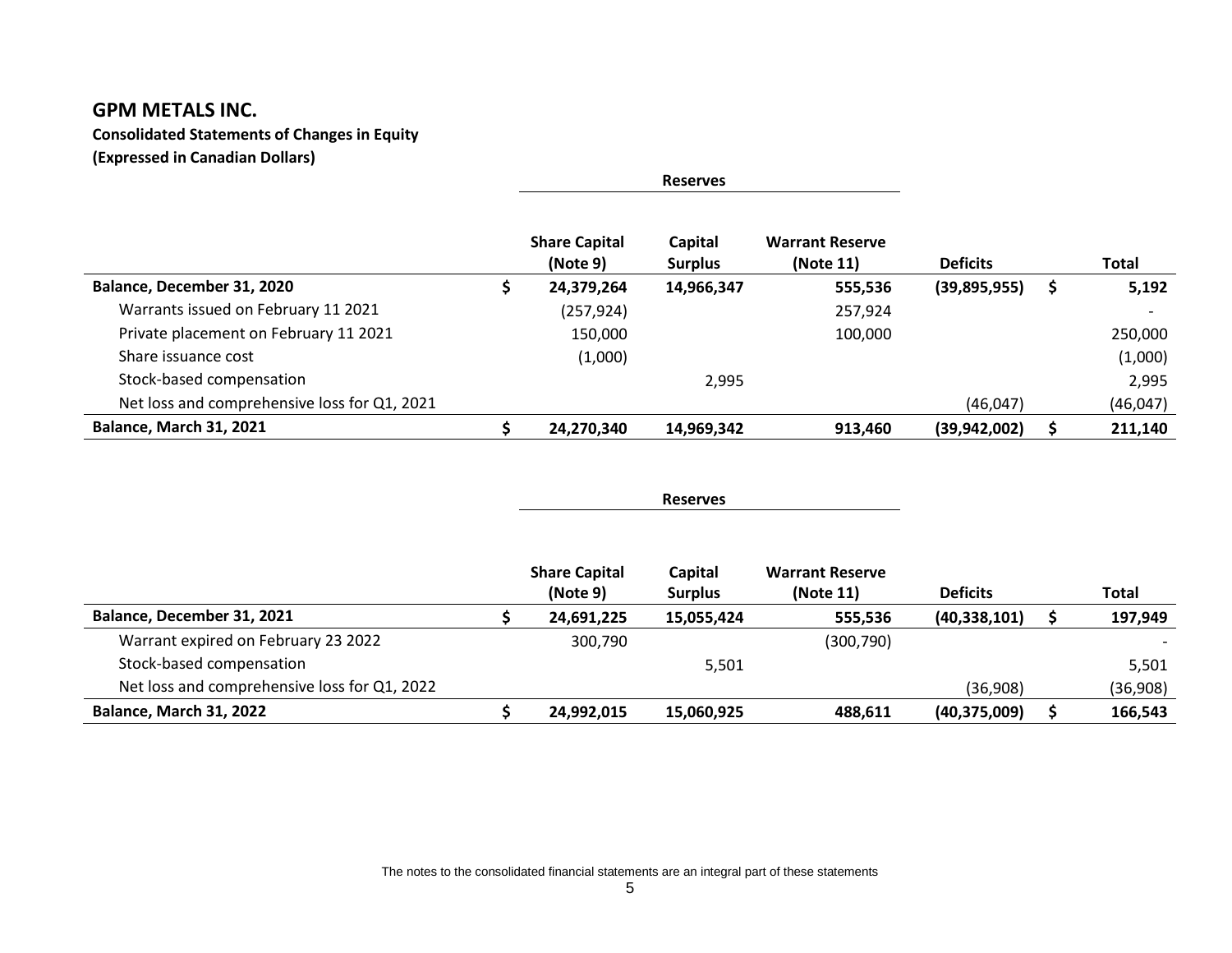#### **1. Nature of operations and going concern**

GPM Metals Inc. (the "Company" or "GPM") was incorporated under the Alberta Business Corporation Act on March 16, 1994, under the name of Minera Sierra Madre Inc. Effective December 15, 1999, the Company changed its name to MSA Capital Corp. and, subsequently, on October 28, 2002, changed its name to Coronation Minerals Inc. On April 5, 2004, the Company filed articles of continuance and was continued under the Business Corporations Act (Ontario). On August 17, 2009, the Company announced that it had filed articles of amendment to change its name to Guyana Precious Metals Inc. Effective August 27, 2013, the Company changed its name to GPM Metals Inc. The primary office is located at 141 Adelaide Street West, Suite 1101, Toronto, Ontario, M5H 3L5.

The Company is a development stage entity that does not generate operating revenues and has limited financial resources. The Company is subject to risks and challenges similar to companies in a comparable stage of development. These risks include the availability of capital and risks inherent in the mining industry related to development, exploration, and operations as well as global economic risks and commodity price volatility. The underlying value of the Company's mineral properties are entirely dependent on the Company's ability to obtain the necessary permits to operate and secure the required financing to complete development of and establish future profitable production from its mineral assets, or the proceeds from the disposition of its mineral properties.

These consolidated financial statements have been prepared using International Financial Reporting Standards ("IFRS"), as issued by the International Accounting Standards Board on a going concern basis, which assumes the Company will be able to meet its obligations and continue its operations for the next twelve months from December 31, 2021. On March 31, 2022, the Company had not yet achieved profitable operations, had an accumulated deficit of \$40.38 million since inception (December 31, 2021, \$40.34 million) and expects to incur further losses in the development of its business.

The Company's ability to continue as a going concern is dependent upon its ability to obtain the necessary financing to meet its ongoing corporate overhead expenditures as well as advance the exploration of its claims and development of its projects. Although the Company has been successful in the past in obtaining financing, there is no assurance that it will be able to do so in the future or that such arrangements will be on terms advantageous to the Company. These material uncertainties may cast significant doubt upon the Company's ability to realize its assets and discharge its liabilities in the normal course of business and, accordingly, the appropriateness of the use of accounting principles applicable to a going concern.

These consolidated financial statements do not reflect the adjustments to the carrying values of assets and liabilities and the reported expenses and balance sheet classifications that would be necessary if the Company were unable to realize its assets and settle its liabilities as a going concern in the normal course of operations. Such adjustments could be material.

Although the Company has taken steps to verify title to the properties on which it is conducting exploration and in which it has an interest, in accordance with industry standards for the current stage of exploration of such properties, these procedures do not guarantee the Company's title. Property title may be subject to unregistered prior agreements, unregistered claims, aboriginal claims, and noncompliance with regulatory and environmental requirements.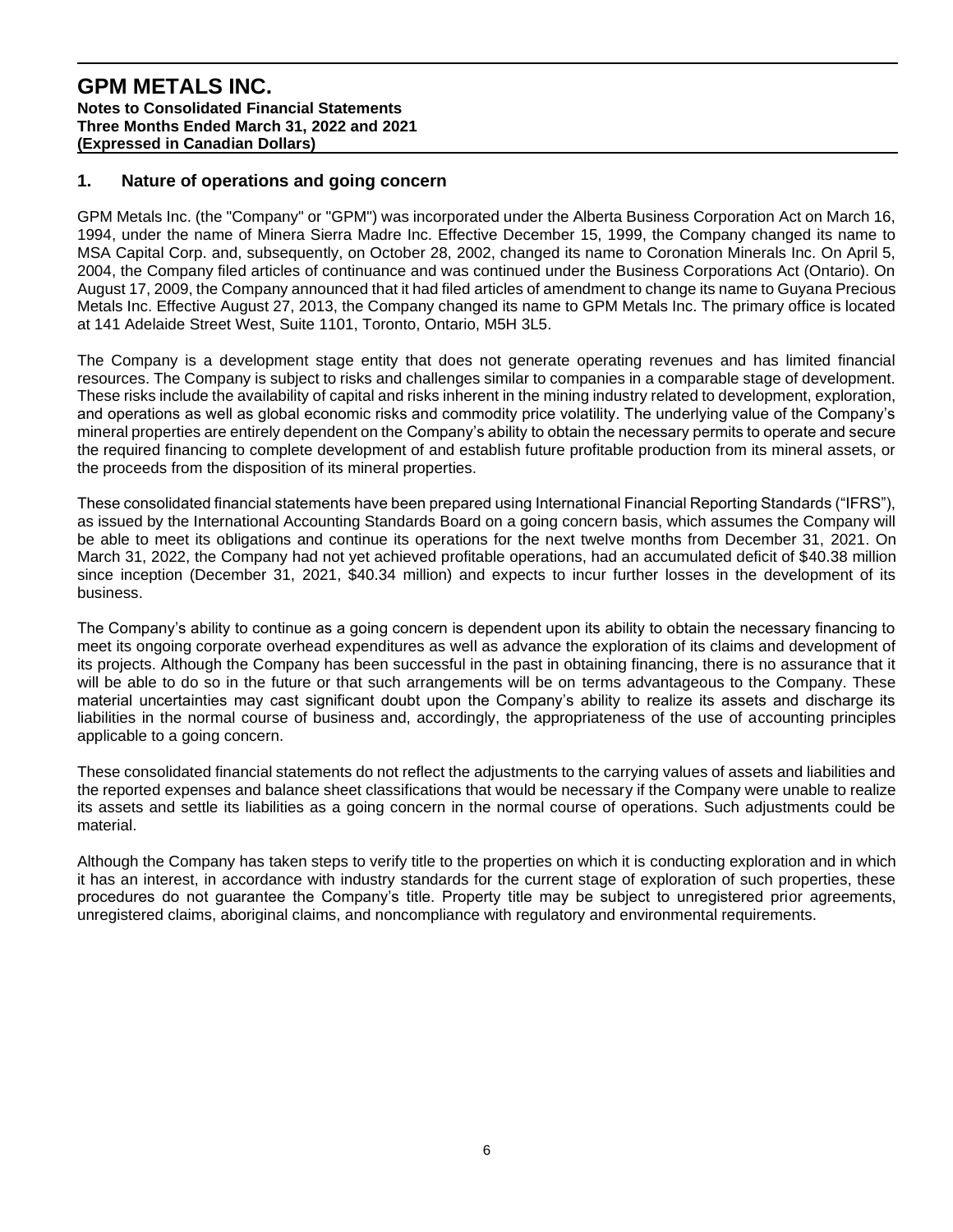# **2. Significant accounting policies**

#### (a) Statement of compliance

These interim condensed consolidated financial statements have been prepared in accordance with IAS 34, Interim Financial Reporting, and do not include all the information required for full annual financial statements by International Financial Reporting Standards ("IFRS") as issued by the International Accounting Standard Board ("IASB"). These interim condensed consolidated financial statements should be read in conjunction with the Company's audited consolidated financial statements for the three months ended March 31, 2021, which includes the information necessary or useful to understanding the Company's business and financial statement presentation. In particular, the Company's significant accounting policies are presented as Note 2 in the audited consolidated financial statements for the three months ended March 31, 2022 and have been consistently applied in the preparation of these interim condensed consolidated financial statements.

The policies applied in these consolidated financial statements are based on IFRS issued and effective as of March 31, 2022. The Board of Directors approved the statements on May 24, 2022.

(b) Recent accounting pronouncements

Certain pronouncements were issued by the IASB or the International Financial Reporting Interpretations Committee ("IFRIC") that are mandatory for accounting periods after January 1, 2019, or later periods. Many are not applicable or do not have a significant impact on the Company and have been excluded from the list below.

IFRS 16-Leases ("IFRS 16") was issued by the IASB, replacing IAS 17 - Leases. IFRS 16 provides a single lessee accounting model and requires the lessee to recognize assets and liabilities for all leases on its statement of financial position, providing the reader with greater transparency of an entity's lease obligations.

The Company elected the modified retrospective transition approach, which provides lessees a method for recording existing leases at adoption with no restatement of prior period financial information. Under this approach, a lease liability was recognized on January 1, 2019, in respect of leases previously classified as operating leases, measured at the present value of the remaining lease payments, discounted using the lessee's incremental borrowing rate at transition. The associated right-of-use assets were measured at amounts equal to the respective lease liabilities, subject to certain adjustments allowed under IFRS 16.

In addition, the Company elected to utilize practical expedients permitted under the transition guidance within the new standard, which among other things, allowed the Company to apply a single discount rate to a portfolio of leases with reasonably similar characteristics, and rely on its assessment as to whether leases are onerous applying IAS 37 Provisions, Contingent Liabilities and Contingent Assets immediately before the date of initial application as an alternative to performing an impairment review. Adoption of the new standard on January 1, 2019, resulted in recognition of a right-of-use asset and lease liability of \$208,890 related to office space. On initial recognition, the right-of-use asset was offset by a sublease held with a related party resulting in recognition of a lease receivable of \$104,445 and an immediate derecognition of half the value of the right-of-use asset. All leases are accounted for by recognizing a rightof-use asset and a lease liability except for:

- Leases of low-value assets; and
- Leases with a duration of twelve months or less.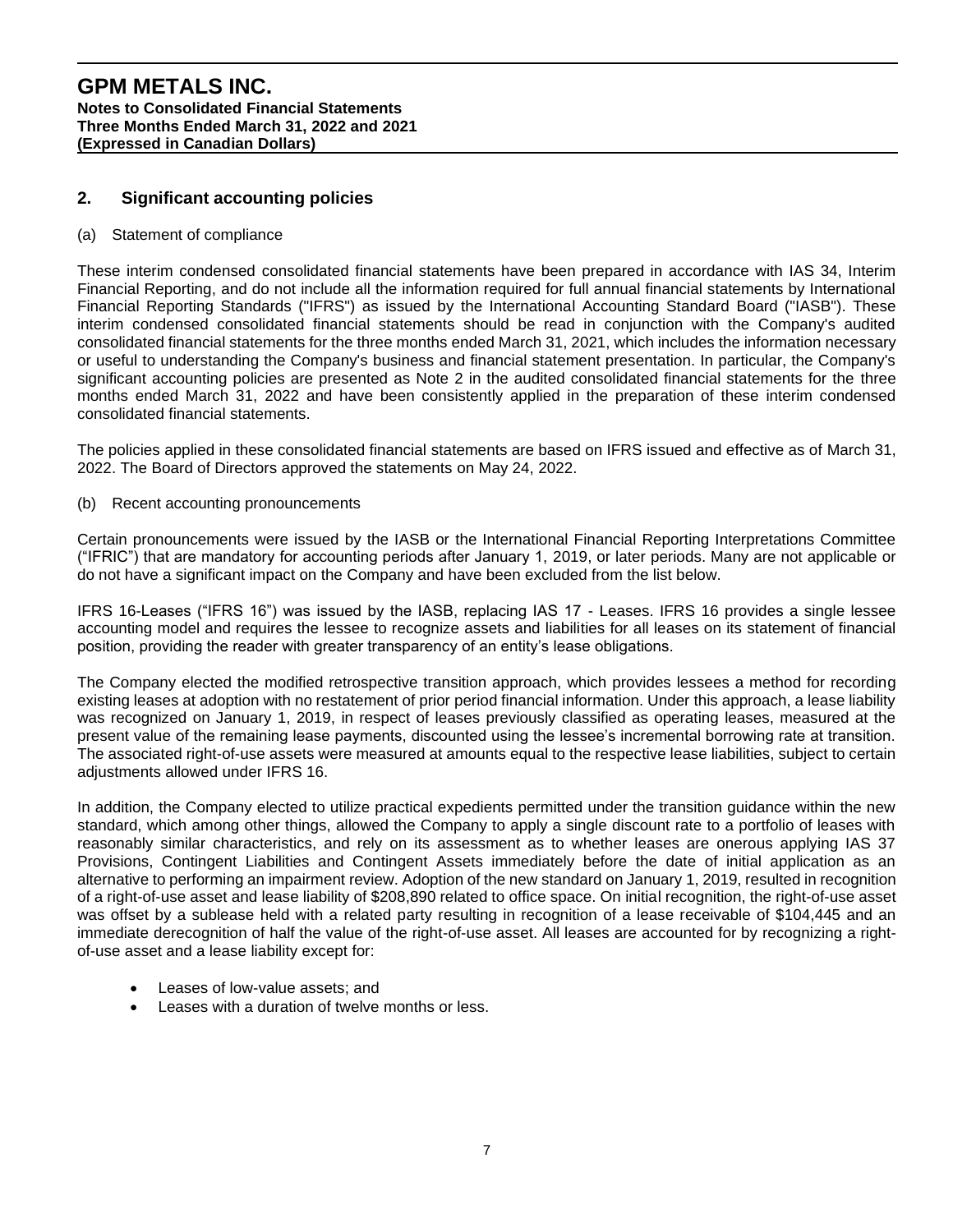# **2. Significant accounting policies continued**

#### (b) Recent accounting pronouncements continued

Lease liabilities are measured at the present value of the contractual payments due to the lessor over the lease term, with the discount rate determined by the incremental borrowing rate on commencement of the lease is used. Variable lease payments are only included in the measurement of the lease liability if they depend on an index or rate. In such cases, the initial measurement of the lease liability assumes the variable element will remain unchanged throughout the lease term. Other variable lease payments are expensed in the period to which they relate.

On initial recognition, the carrying value of the lease liability also includes:

- Amounts expected to be payable under any residual value guarantee;
- The exercise price of any purchase option granted if it is reasonably certain to assess that option;
- Any penalties are payable for terminating the lease if the term of the lease has been estimated on the basis of the termination option being exercised.

Right-of-use assets are initially measured at the amount of the lease liability, reduced for any lease incentives received, and increased for:

- Lease payments made at or before the commencement of the lease;
- Initial direct costs incurred; and
- The amount of any provision recognized where the Company is contractually required to dismantle, remove, or restore the leased asset.

Lease liabilities, on initial measurement, increase as a result of interest charged at a constant rate on balance outstanding and are reduced for lease payments made.

#### (c) Basis of presentation

These consolidated financial statements have been prepared on a historical cost basis except for the revaluation of certain financial assets to fair value. In addition, these consolidated financial statements have been prepared using the accrual basis of accounting except for cash flow information.

In the preparation of these consolidated financial statements, management is required to make estimates and assumptions that affect the reported amounts of assets and liabilities, the disclosure of contingent assets and liabilities at the date of the financial statements and the reported amounts of expenses during the period. Actual results could differ from these estimates. Of significance are the estimates and assumptions used in the recognition and measurement of items included in note 2.

#### (d) Basis of consolidation

The consolidated financial statements incorporate the financial statements of the Company and its subsidiaries. The results of subsidiaries acquired or disposed of during the periods presented are included in the consolidated statement of income and comprehensive income from the date that control commences until it ceases, as appropriate. All intercompany transactions, balances, income, and expenses are eliminated upon consolidation.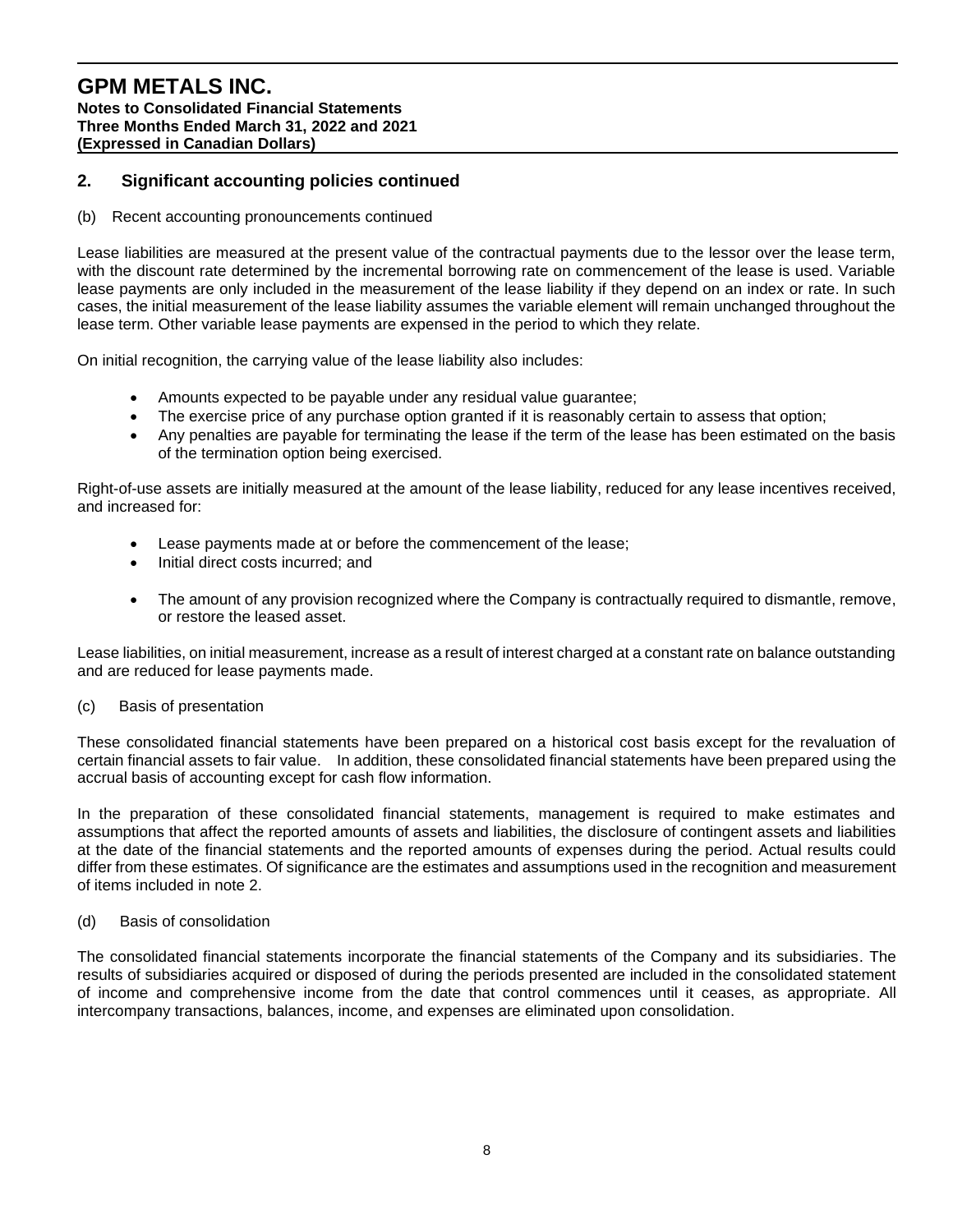# **2. Significant accounting policies continued**

(d) Basis of consolidation continued

The following companies have been consolidated within the consolidated financial statements:

| Corporation                                | <b>Country of incorporation</b> | <b>Principle activity</b>  |
|--------------------------------------------|---------------------------------|----------------------------|
| GPM Metals Inc.                            | Canada                          | Parent company             |
| 1901743 Ontario Inc.                       | Canada                          | Holding company            |
| DPG Resources Australia Pty Ltd (1)        | Australia                       | <b>Exploration company</b> |
| Guyana Precious Metals (Barbados) Inc. (2) | <b>Barbados</b>                 | Holding company            |

 $(1)$  On August 21, 2013, the Company completed the acquisition of 100% common shares of DPG Resources Inc. ("DPG"), a company incorporated under the laws of the Province of Ontario on June 16, 2009. Upon closing of the Acquisition, an aggregate of 18,700,000 common shares and 18,700,000 share purchase warrants (each, a "Warrant") of GPM were issued to the former shareholders of DPG in exchange for the common shares of DPG held by such shareholders, being one common share of GPM and Warrant for each common share of DPG outstanding. There were no convertible securities of DPG outstanding immediately pre-closing. Each Warrant entitles the holder thereof to acquire one additional common share of GPM at an exercise price of \$0.10 until August 21, 2015.

- $(2)$  On October 5, 2009, Guyana Precious Metals (Barbados) Inc., a wholly-owned subsidiary, was incorporated.
- (e) Foreign currencies

The functional currency for the Company and its subsidiaries, as determined by management, is the Canadian Dollar. For the purpose of the consolidated financial statements, the results of operations and financial position are expressed in Canadian Dollars.

Transactions in currencies other than the functional currency are translated into the functional currency using the exchange rates prevailing at the dates of the transactions. Foreign exchange gains and losses resulting from the settlement of such transactions and from the translation of monetary assets and liabilities denominated in foreign currencies at the yearend exchange rates are recognized in the consolidated statement of loss and comprehensive loss.

(f) Financial instruments

Financial assets and financial liabilities are recognized when the Company becomes a party to the contractual provisions of the financial instrument.

Below is a summary showing the classification and measurement bases of the Company's financial instruments.

| <b>Classification</b>                  | <b>IFRS 9</b>  |
|----------------------------------------|----------------|
| Cash                                   | <b>FVTPL</b>   |
| Short-term investments                 | <b>FVTPL</b>   |
| Accounts payable and other liabilities | Amortized Cost |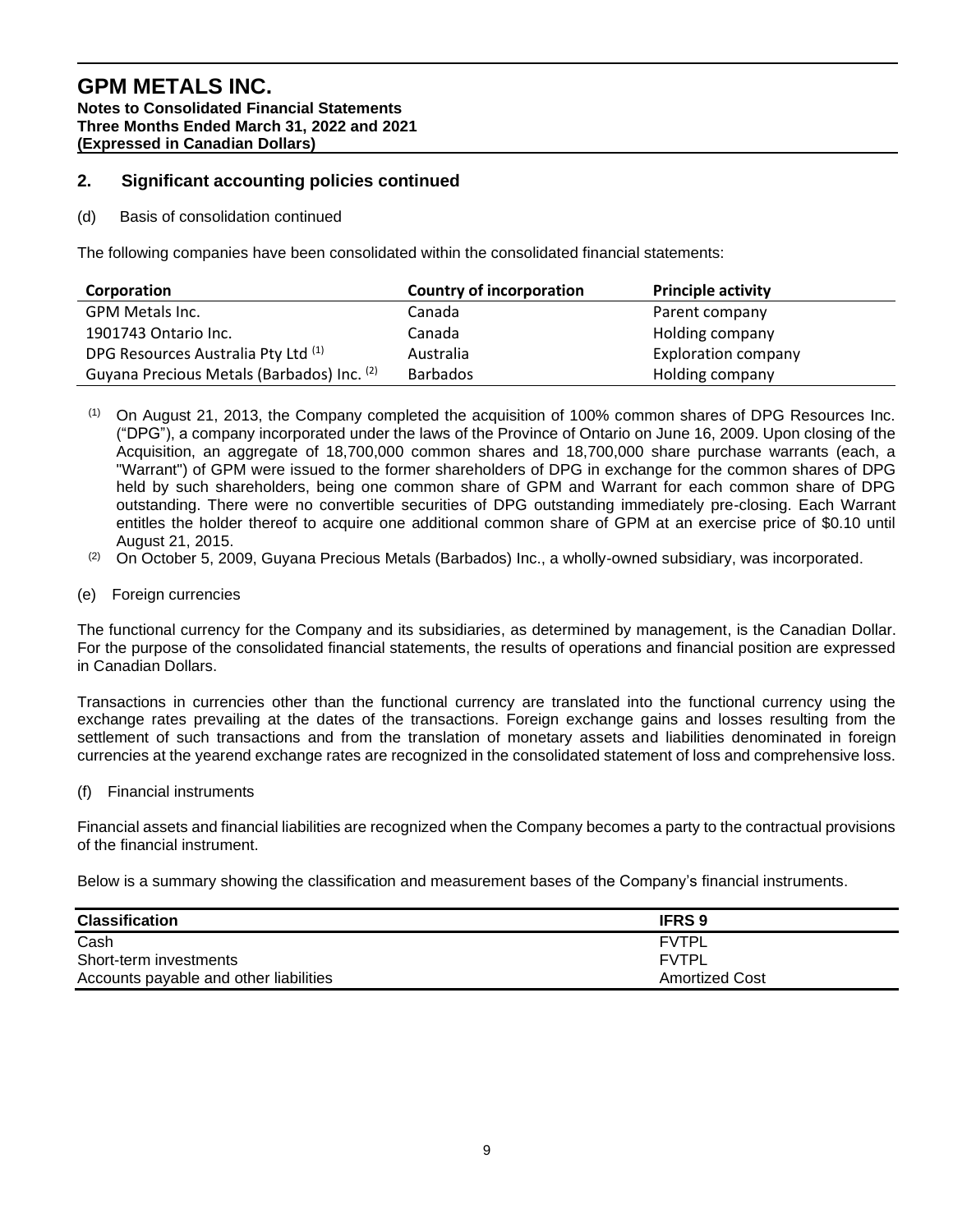# **2. Significant accounting policies continued**

(f) Financial instruments continued

#### *Financial assets*

Financial assets are classified as either financial assets at FVTPL, amortized cost, or FVTOCI. The Company determines the classification of its financial assets at initial recognition.

i. Financial assets recorded at FVTPL

Financial assets are classified as FVTPL if they do not meet the criteria of amortized cost or FVTOCI. Gains or losses on these items are recognized in profit or loss. The Company's cash is classified as financial assets measured at FVTPL.

ii. Investments recorded at fair value through other comprehensive income (FVOCI)

On initial recognition of an equity investment that is not held for trading, the Company may irrevocably elect to measure the investment at FVOCI whereby changes in the investment's fair value (realized and unrealized) will be recognized permanently in OCI with no reclassification to profit or loss. The election is made on an investment-by-investment basis.

#### iii. Amortized cost

Financial assets are classified as measured at amortized cost if both of the following criteria are met, and the financial assets are not designated as at FVTPL: 1) the object of the Company's business model for these financial assets is to collect their contractual cash flows, and 2) the asset's contractual cash flows represent "solely payments of principal and interest".

#### *Financial liabilities*

Financial liabilities are classified as either financial liabilities at FVTPL or amortized cost. The Company determines the classification of its financial liabilities at initial recognition.

i. Amortized cost

Financial liabilities are classified as measured at amortized cost unless they fall into one of the following categories: financial liabilities at FVTPL, financial liabilities that arise when a transfer of a financial asset does not qualify for derecognition, financial guarantee contracts, commitments to provide a loan at a below-market interest rate, or contingent consideration recognized by an acquirer in a business combination.

The Company's accounts payable and other liabilities do not fall into any of the exemptions and are therefore classified as measured at amortized cost.

ii. Financial liabilities recorded FVTPL

Financial liabilities are classified as FVTPL if they fall into one of the five exemptions detailed above.

#### *Transaction costs*

Transaction costs associated with financial instruments, carried at FVTPL, are expensed as incurred, while transaction costs associated with all other financial instruments are included in the initial carrying amount of the asset or the liability.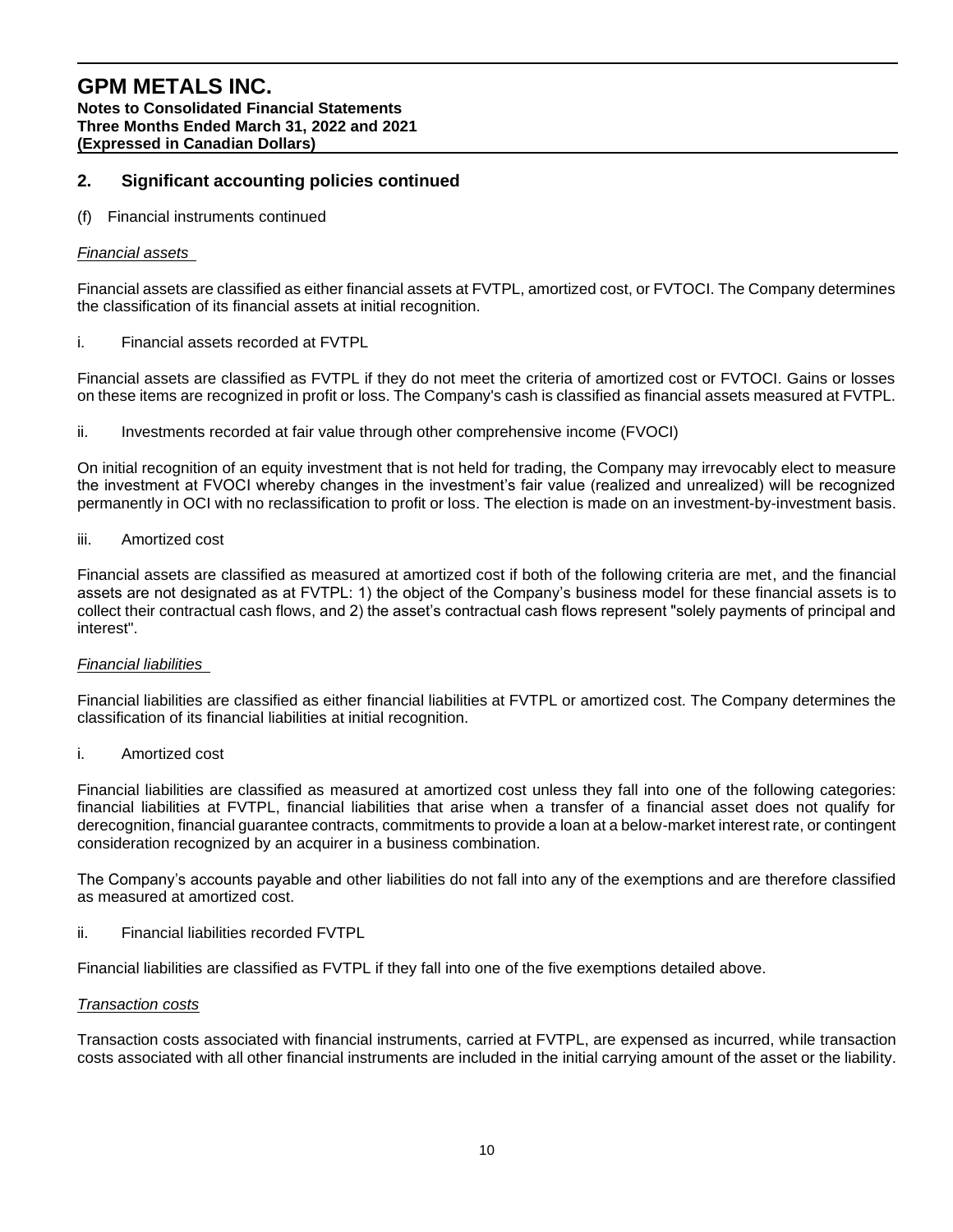#### **2. Significant accounting policies continued**

(f) Financial instruments continued

#### *Subsequent measurement*

Instruments classified as FVTPL are measured at fair value with unrealized gains and losses recognized in profit or loss. Instruments classified as amortized cost are measured at amortized cost using the effective interest rate method. Instruments classified as FVTOCI are measured at fair value with unrealized gains and losses recognized in other comprehensive income.

#### *Derecognition*

The Company derecognizes financial liabilities only when its obligations under the financial liabilities are discharged, cancelled, or expired. The difference between the carrying amount of the financial liability derecognized and the consideration paid and payable, including any non-cash assets transferred or liabilities assumed, is recognized in profit or loss.

#### *Expected credit loss impairment model*

IFRS 9 introduced a single expected credit loss impairment model, which is based on changes in credit quality since the initial application. The adoption of the expected credit loss impairment model had no impact on the Company's consolidated financial statements.

The Company assumes that the credit risk on a financial asset has increased significantly if it is more than 30 days past due. The Company considers a financial asset to be in default when the borrower is unlikely to pay its credit obligations to the Company in full or when the financial asset is more than 90 days past due.

The carrying amount of a financial asset is written off (either partially or in full) to the extent that there is no realistic prospect of recovery. This is generally the case when the Company determines that the debtor does not have assets or sources of income that could generate sufficient cash flows to repay the amounts subject to the write-off.

#### *Financial instruments at fair value through profit and loss*

Financial instruments recorded at fair value on the consolidated statements of financial position are classified using a fair value hierarchy that reflects the significance of the inputs used in making the measurements. The fair value hierarchy has the following levels:

- Level 1 valuation based on quoted prices (unadjusted) in active markets for identical assets or liabilities
- Level 2 valuation techniques based on inputs other than quoted prices included in Level 1 that are observable for the asset or liability, either directly (i.e., as prices) or indirectly (i.e., derived from prices); and
- Level 3 valuation techniques using inputs for the asset or liability that are not based on observable market data (unobservable inputs).

As of March 31, 2022, cash and short-term investment (note 5) are recorded at fair value and are considered as Level 1 financial instruments. As of March 31, 2022, short-term investments held a fair value of \$31. (March 31, 2021 – \$18)

(g) Impairment of non-financial assets

At the end of each reporting period, the Company reviews the carrying amounts of its non-financial assets with finite lives to determine whether there is any indication that those assets have suffered an impairment loss. Where such an indication exists, the recoverable amount of the asset is estimated to determine the extent of the impairment loss. The recoverable amount is the higher of an asset`s fair value less cost to sell or its value in use. In addition, long-lived assets that are not amortized are subject to an annual impairment assessment.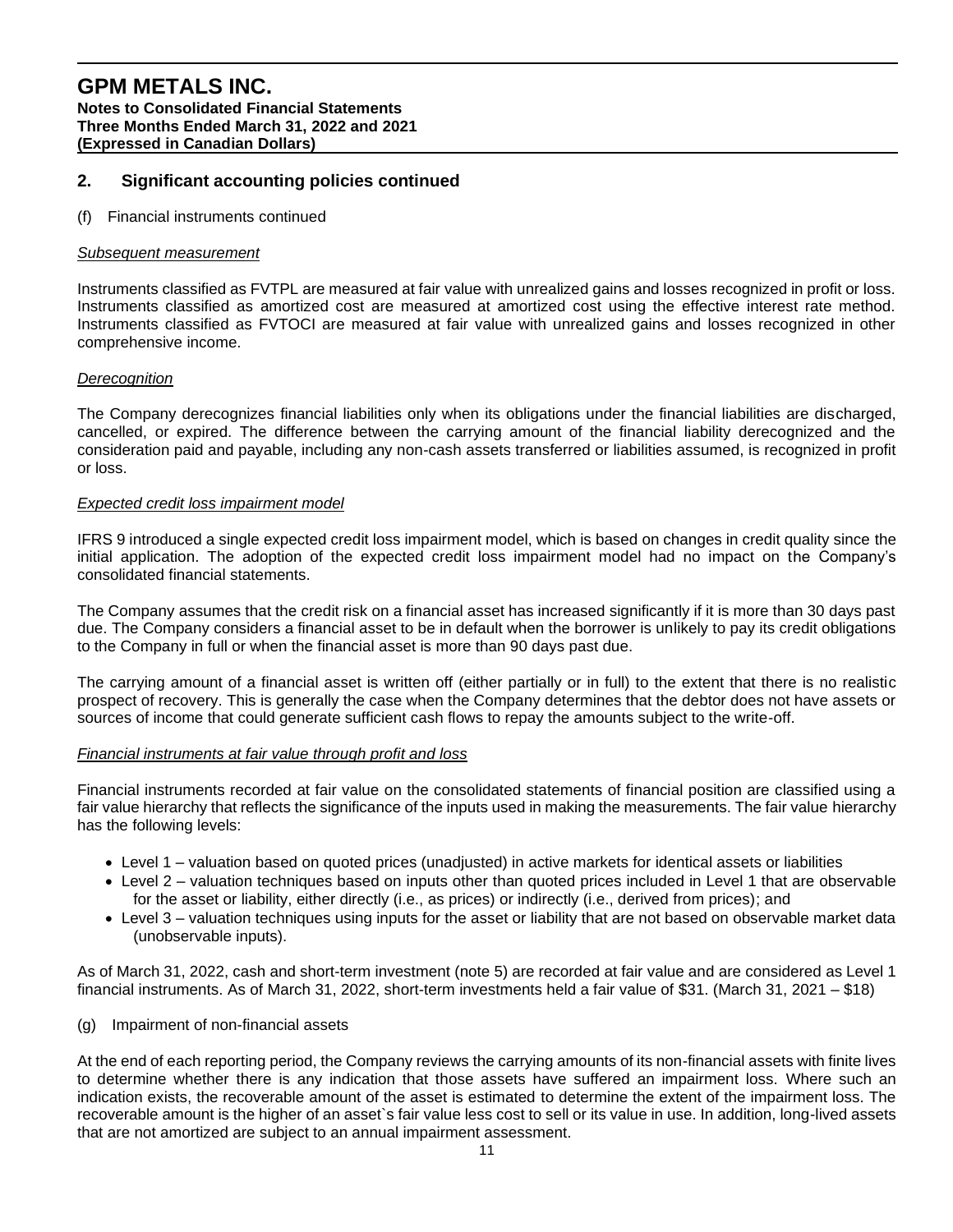# **2. Significant accounting policies continued**

(h) Exploration and evaluation expenditures

The Company expenses exploration and evaluation expenditures as incurred. Exploration and evaluation expenditures include acquisition costs of mineral properties, property option payments, and evaluation activities.

Once a project has been established as commercially viable and technically feasible, related development expenditure will be capitalized. This includes costs incurred in preparing the site for mining operations. Capitalization ceases when the mine is capable of commercial production, except for development costs that give rise to a future benefit. If an exploration property is disposed of any, consideration is reflected as a gain on disposition.

#### (i) Cash

Cash in the statements of financial position comprises cash at banks and on hand.

(j) Provisions

A provision is recognized when the Company has a present legal or constructive obligation because of a past event; it is probable that an outflow of economic benefits will be required to settle the obligation, and the amount of the obligation can be reliably estimated. If the effect is material, provisions are determined by discounting the expected future cash flows at a pre-tax rate that reflects current market assessments of the time value of money and, where appropriate, the risks specific to the liability.

A provision for onerous contracts is recognized when the expected benefits to be derived by the Company from a contract are lower than the unavoidable cost of meeting its obligations under the contract.

The Company had no material provisions or onerous contracts on March 31, 2022, and March 31, 2021.

(k)Common shares (share capital) and subscriber warrants

Common shares are classified as share capital. Incremental costs directly attributable to the issue of common shares are recognized as a deduction from equity, net of any tax effects. Subscriber warrants are classified within warrant reserve. Where common shares and subscriber warrants are offered together (as a "unit"), the Corporation allocates the consideration received per unit, net of any issuance costs, to the common shares and subscriber warrants based on their relative fair values. The fair value of warrants is measured using a Black-Scholes option pricing model.

(l)Share-based payment transactions

Share-based payments to employees:

The company measures share-based payments to employees at the fair value of the options at the grant date. The fair value of share options granted to employees is recognized as an expense over the vesting or service period with a corresponding increase in equity. The fair value of the options granted is measured using the Black-Scholes valuation model, considering the terms and conditions upon which the options were granted.

At each financial reporting date, the amount recognized as an expense is adjusted to reflect the actual number of share options that are expected to vest. An individual is classified as an employee when the individual is an employee for legal or tax purposes (direct employee) or provides services like those performed by a direct employee, including directors of the Company.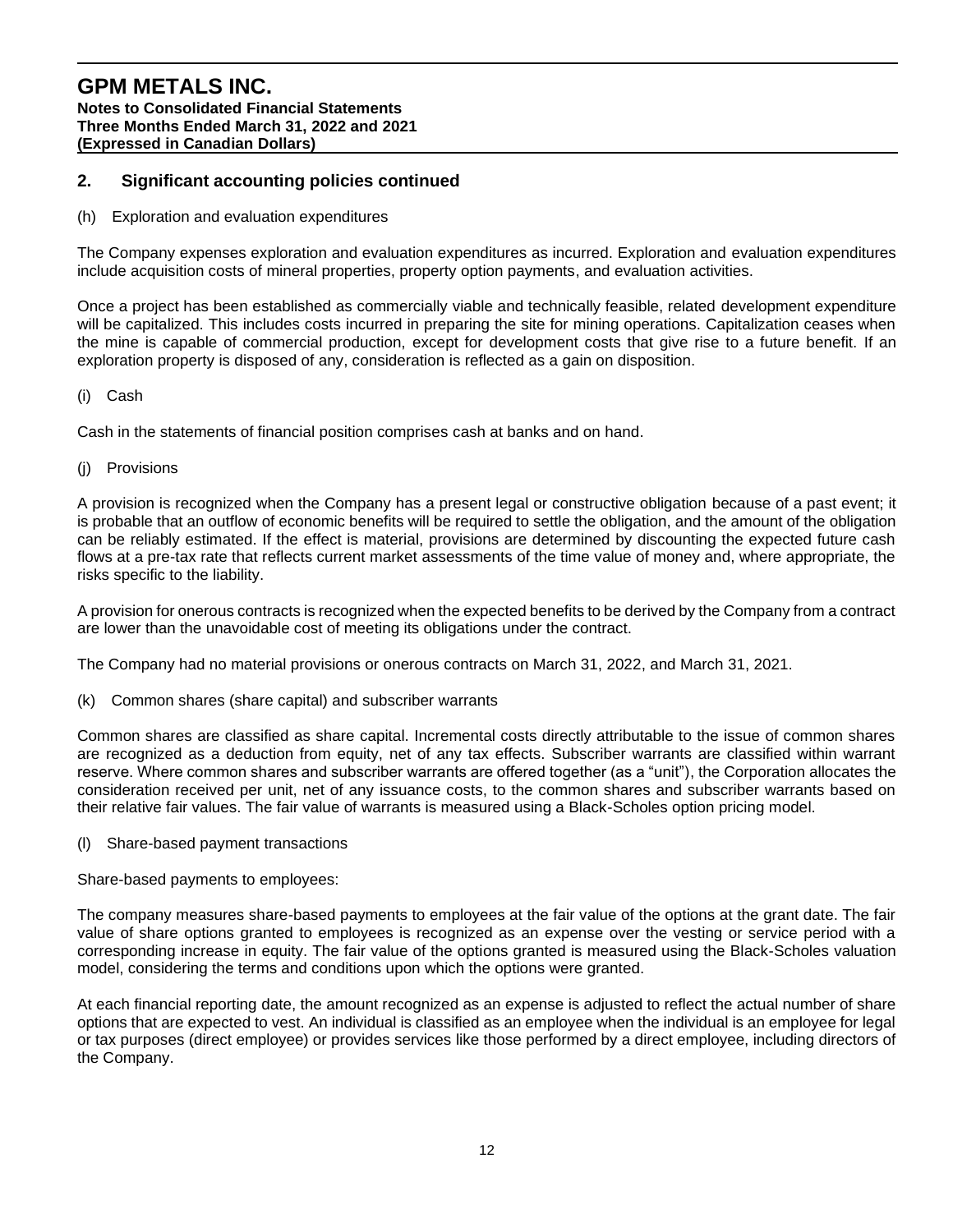# **2. Significant accounting policies continued**

(I)Share-based payment transactions continued

Share-based payments to non-employees:

The Company measures share-based payments to non-employees at the fair value of the goods or services received at the date of receipt of the goods or services. The fair value of share options granted to non-employees is recognized as an expense over the period the services have been provided. If the fair value of the goods or services cannot be measured reliably, the fair value of the options granted will be used, measured using the Black-Scholes option-pricing model.

(m)Warrants

Special warrants give the holders' the right to purchase a set number of shares for a fixed price on or before the warrants' expiration date.

Warrants are canceled on their given expiration date. Expired warrants are canceled to contributed surplus.

(n)Income taxes

Tax expense comprises current and deferred tax. Current tax and deferred tax are recognized in profit or loss except to the extent that it relates to a business combination, or items recognized directly in equity or in other comprehensive income.

Current tax is the expected tax payable or receivable on the taxable income or loss for the year, using tax rates enacted or substantively enacted at the reporting date, and any adjustment to tax payable in respect of previous years.

Deferred tax is recognized in respect of temporary differences between the carrying amounts of assets and liabilities for financial reporting purposes and the amounts used for taxation purposes. Deferred tax is not recognized for the following temporary differences: the initial recognition of assets or liabilities in a transaction that is not a business combination and that affects neither accounting nor taxable profit or loss, and differences relating to investments in subsidiaries and jointly controlled entities to the extent that it is probable that they will not reverse in the foreseeable future. In addition, deferred tax is not recognized for temporary taxable differences arising on the initial recognition of goodwill. Deferred tax is measured at the tax rates that are expected to be applied to temporary differences when they are realized or settled, based on the laws that have been enacted or substantively enacted by the reporting date. Deferred tax assets and liabilities are offset if there is a legally enforceable right to offset current tax liabilities and assets, and they relate to income taxes levied by the same tax authority on the same taxable entity, or on different tax entities, but they intend to settle current tax liabilities and assets on a net basis or their tax assets and liabilities will be realized simultaneously.

A deferred tax asset is recognized for unused tax losses, tax credits, and temporary deductible differences, to the extent that it is probable that future taxable profits will be available against which they can be utilized. Deferred tax assets are reviewed at each reporting date and are reduced to the extent that it is no longer probable that the related tax benefit will be realized.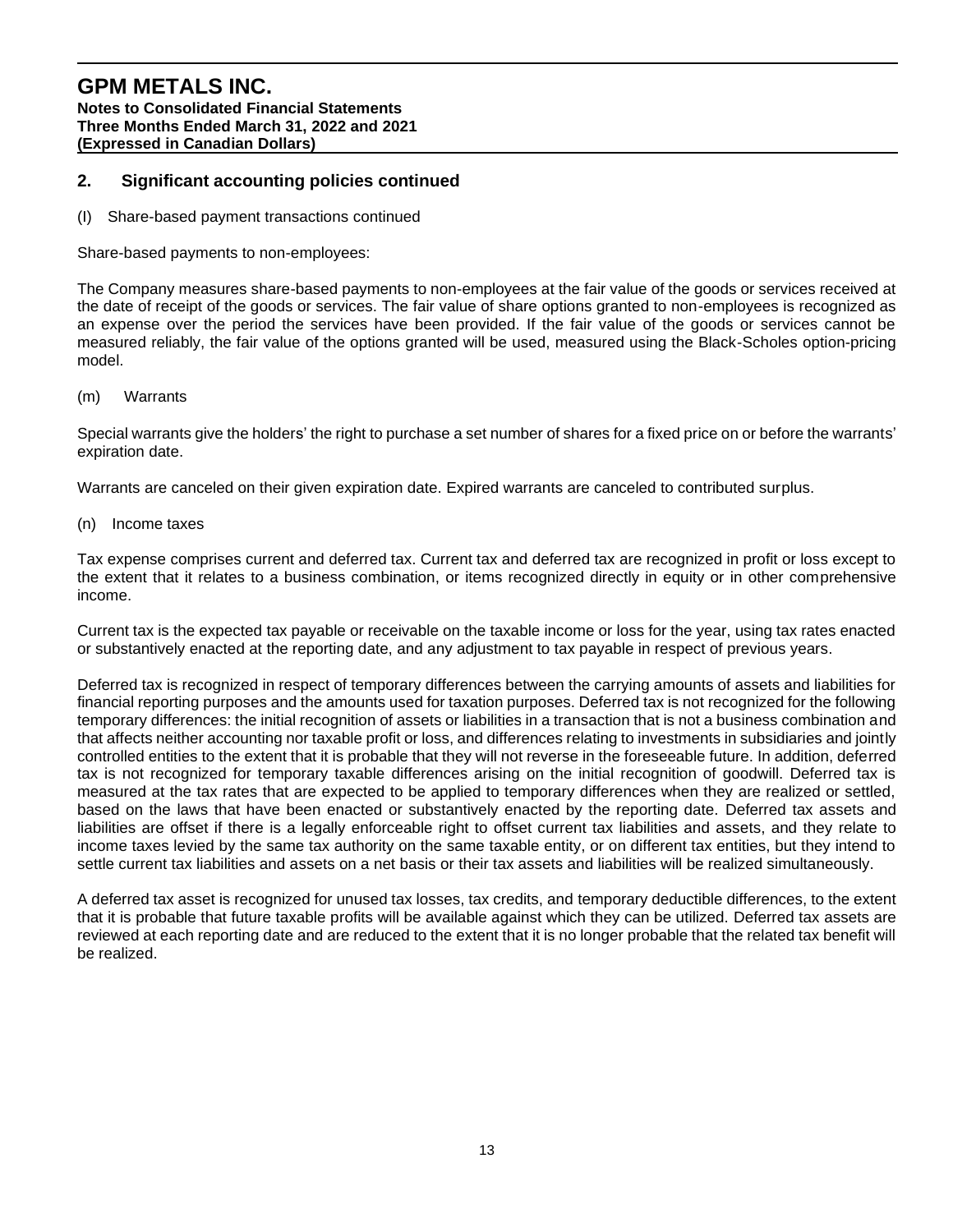# **2. Significant accounting policies continued**

#### (o)Restoration, rehabilitation and environmental obligations

A legal or constructive obligation to incur restoration, rehabilitation and environmental costs may arise when the environmental disturbance is caused by the exploration, development or ongoing production of a mineral property interest. Such costs arising from the decommissioning of plant and other site preparation work discounted to their net present value, are provided for and capitalized at the start of each project to the carrying amount of the asset, as soon as the obligation to incur such costs arises. Discount rates using a pre-tax rate that reflects the time value of money are used to calculate the net present value. These costs are charged against profit or loss over the economic life of the related assets, through amortization using either a unit-of-production or the straight-line method as appropriate. The related liability is adjusted for each period for the unwinding of the discount rate and for changes to the current marketbased discount rate and amount or timing of the underlying cash flows needed to settle the obligation. Costs for the restoration of subsequent site damage that is created on an ongoing basis during production are provided for at their net present values and charged against profits as extraction progresses.

On March 31, 2022, and March 31, 2021, the Company has no material restoration, rehabilitation and environmental costs as the disturbance to date are minimal.

(p)Interest income

Interest income is recognized on the accrual basis using the effective interest method.

(q)Loss per share

The Company presents basic loss per share data for its common shares, calculated by dividing the income/loss attributable to common shareholders of the Company by the weighted average number of common shares outstanding during the period. Diluted loss per share is determined by adjusting the loss attributable to common shareholders and the weighted average number of common shares outstanding for the effects of all warrants and options outstanding that may add to the total number of common shares. The dilutive effect of outstanding stock options and warrants on earnings per share is calculated by determining the proceeds for the exercise of such securities, which are then assumed to be used to purchase common shares of the Company. If the number of common shares outstanding increases or decreases because of share split or consolidation, the calculation of basic and diluted income/ loss per share for all periods presented, is adjusted retrospectively.

(r)Property, plant and equipment

Property, plant and equipment are carried at cost, less accumulated depreciation, and accumulated impairment losses. The cost of an item of property and equipment consists of the purchase price, any costs directly attributable to bringing the asset to the location and condition necessary for its intended use and an initial estimate of the costs of dismantling and removing the item and restoring the site on which it is located. Depreciation is recognized based on the cost of an item of property and equipment, less its estimated residual value, over four years for computer equipment, and two and a half years for specialized software.

An asset's residual value, useful life and depreciation method are reviewed, and adjusted if appropriate, on an annual basis.

In the year of disposal, the resulting gain or loss is included in the statements of operations and comprehensive loss, and the cost of the equipment retired or otherwise disposed of, and the related accumulated depreciation are eliminated from these accounts.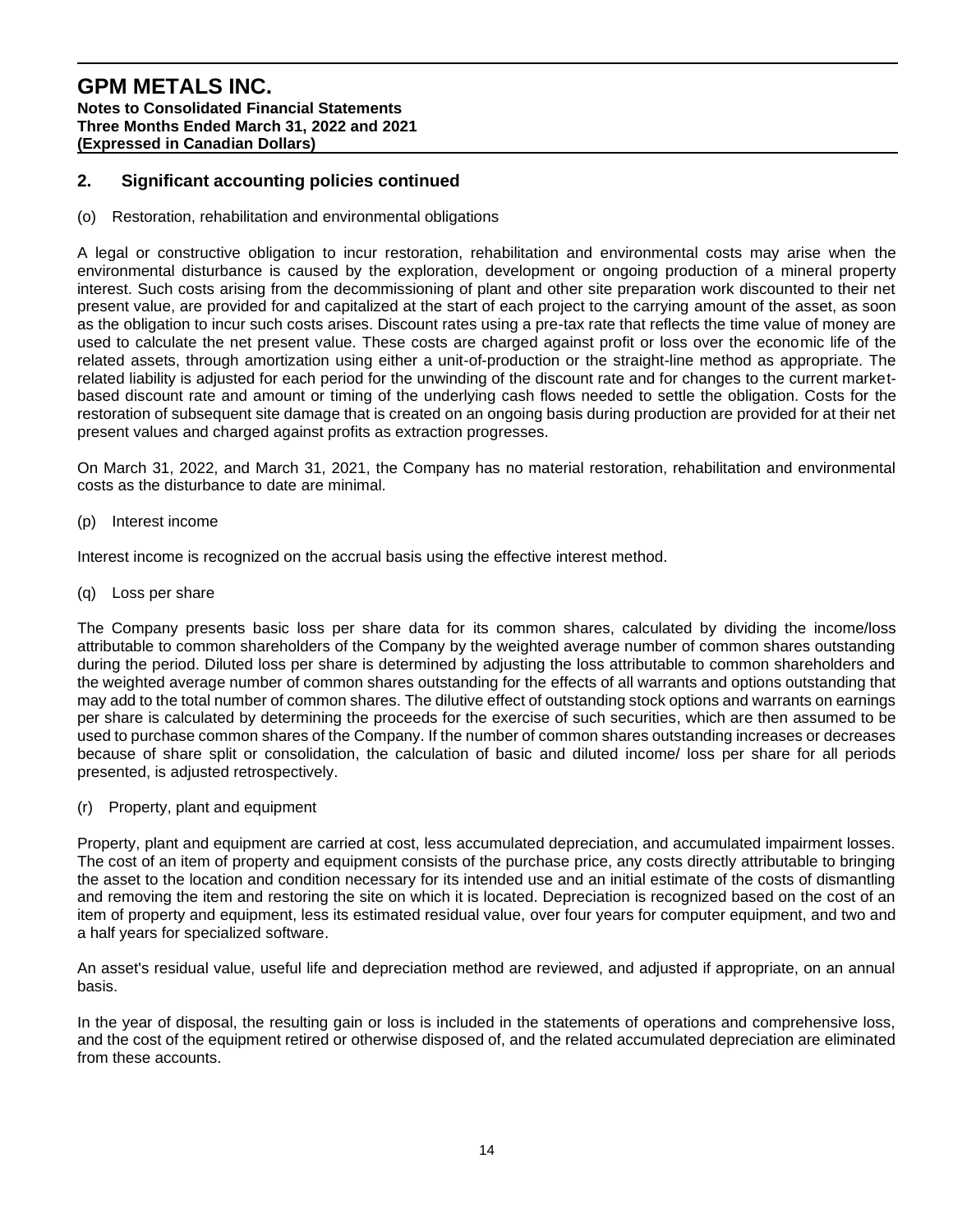# **2. Significant accounting policies continued**

#### (s)Leases

All leases are accounted for by recognizing a right-of-use asset and a lease liability except for leases of low value assets and leases with a duration of twelve months or less. Lease liabilities are measured at the present value of the contractual payments due to the lessor over the lease term, with the discount rate determined by the incremental borrowing rate on commencement of the lease is used. Right-of-use assets are amortized on a straight-line basis over the remaining term of the lease or over the remaining economic life of the asset if this is judged to be shorter than the lease term.

#### (t)Significant accounting judgments and estimates

The preparation of these consolidated financial statements requires management to make certain estimates, judgments, and assumptions that affect the reported amounts of assets and liabilities at the date of the financial statements and reported amounts of expenses during the reporting period. Actual outcomes could differ from these estimates. These consolidated financial statements include estimates that, by their nature, are uncertain. The impacts of such estimates are pervasive throughout the consolidated financial statements and may require accounting adjustments based on future occurrences. Revisions to accounting estimates are recognized in the period in which the estimate is revised and future periods if the revision affects both current and future periods. These estimates are based on historical experience, current, and future economic conditions and other factors, including expectations of future events that are believed to be reasonable under the circumstances.

#### (u)Critical accounting estimates

Significant assumptions about the future that management has made that could result in a material adjustment to the carrying amounts of assets and liabilities, if actual results differ from assumptions made, relate to, but are not limited to, the following:

- i. Critical judgements:
	- assessment of the going concern assumption as detailed in Note 1 to the consolidated financial statements;
	- management's determination of the functional currency of GPM Metals Inc. and its subsidiaries as Canadian dollars;
	- management assumption of no material restoration, rehabilitation, and environmental obligations, based on the fact and circumstances that existed during the year;
	- management's position that there is no income tax asset recognized within these consolidated financial statements;
- ii. Use of estimation uncertainty:
	- the inputs used in accounting for share-based payment transactions and in the valuation of warrants issued in unit financing;
	- the incremental borrowing rate used to obtain an asset of similar value to the right-of-use asset.
- (u) Future changes in accounting policy not yet effective as of March 31, 2022

At the date of the authorization of these consolidated financial statements, the following revised IFRS standards, which are applicable to GPM Metals Inc., were issued but not effective yet.

i. Deferred Tax related to Assets and Liabilities arising from a Single Transaction (Amendments to IAS 12) effective for year ends beginning on or after January 1, 2023. The amendments specify how companies should account for deferred tax on transactions such as leases and decommissioning obligations and clarify that the initial recognition exception does not apply to transactions where both an asset and a liability are recognized in a single transaction. Accordingly, deferred tax is required to be recognized on such transactions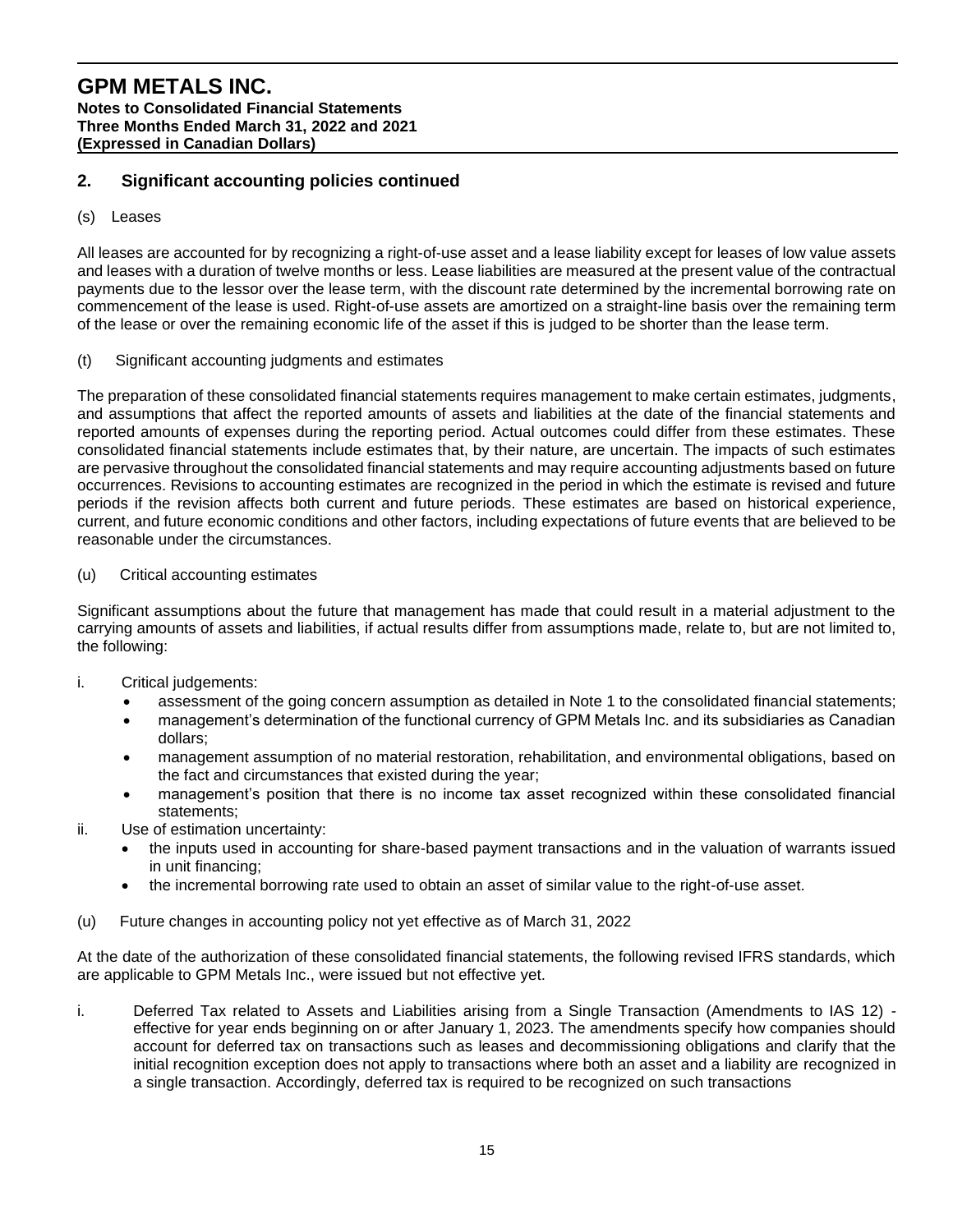# **2. Significant accounting policies continued**

- (u) Future changes in accounting policy not yet effective as of March 31, 2022 continued
- ii. Definition of Accounting Estimates (Amendments to IAS 8) effective for year ends beginning on or after January 1, 2023. The amendments introduce the definition of accounting estimates and include other amendments to IAS 8 to help entities distinguish changes in accounting estimates from changes in accounting policies.
- iii. Materiality of Accounting Policy Disclosure (Amendments to IAS 1) effective for year ends beginning on or after January 1, 2023. The amendments require companies to disclose their material accounting policy information rather than their significant accounting policies.

The Company is currently assessing the impact of these standards on its consolidated financial statements.

#### **3. Capital risk management**

The Company manages its capital with the following objectives:

- To ensure sufficient financial flexibility to achieve the ongoing business objectives including the funding of future growth opportunities and pursuit of accretive acquisitions; and
- To maximize shareholder return through enhancing the share value.

The Company monitors its capital structure and adjusts according to market conditions in an effort to meet its objectives, given the current outlook of the business and industry in general. The Company may manage its capital structure by issuing new shares, repurchasing outstanding shares, adjusting capital spending, or disposing of assets. The capital structure is reviewed by management and the Board of Directors on an ongoing basis.

The Company considers its capital to be equity, which comprises share capital, shares to be issued, reserves, and deficit, which on March 31, 2022, is \$166,543 (March 31, 2021 - \$211,140).

The Company manages capital through its financial and operational forecasting processes. The Company reviews its working capital and forecasts its future cash flows based on operating expenditures, and other investing and financing activities. The forecast is updated based on activities related to its mineral properties. Selected information is provided to the Board of Directors. The Company's capital management objectives, policies, and processes have remained unchanged during the period March 31, 2022.

#### **4. Financial risk management**

The Company's activities expose it to a variety of financial risks: credit risk, liquidity risk, and market risk (including foreign currency risk and equity price risk).

Risk management is carried out by the Company's management team with guidance from the Audit Committee under policies approved by the Board of Directors. The Board of Directors also provides regular guidance for overall risk management.

#### (i) Credit risk

Credit risk is the risk of loss associated with a counterparty's inability to fulfill its payment obligations. The Company's credit risk is primarily attributable to cash and accounts receivable. Cash is held with select major Canadian, Peruvian, Barbadian, and Australian chartered banks, from which management believes the risk of loss to be minimal.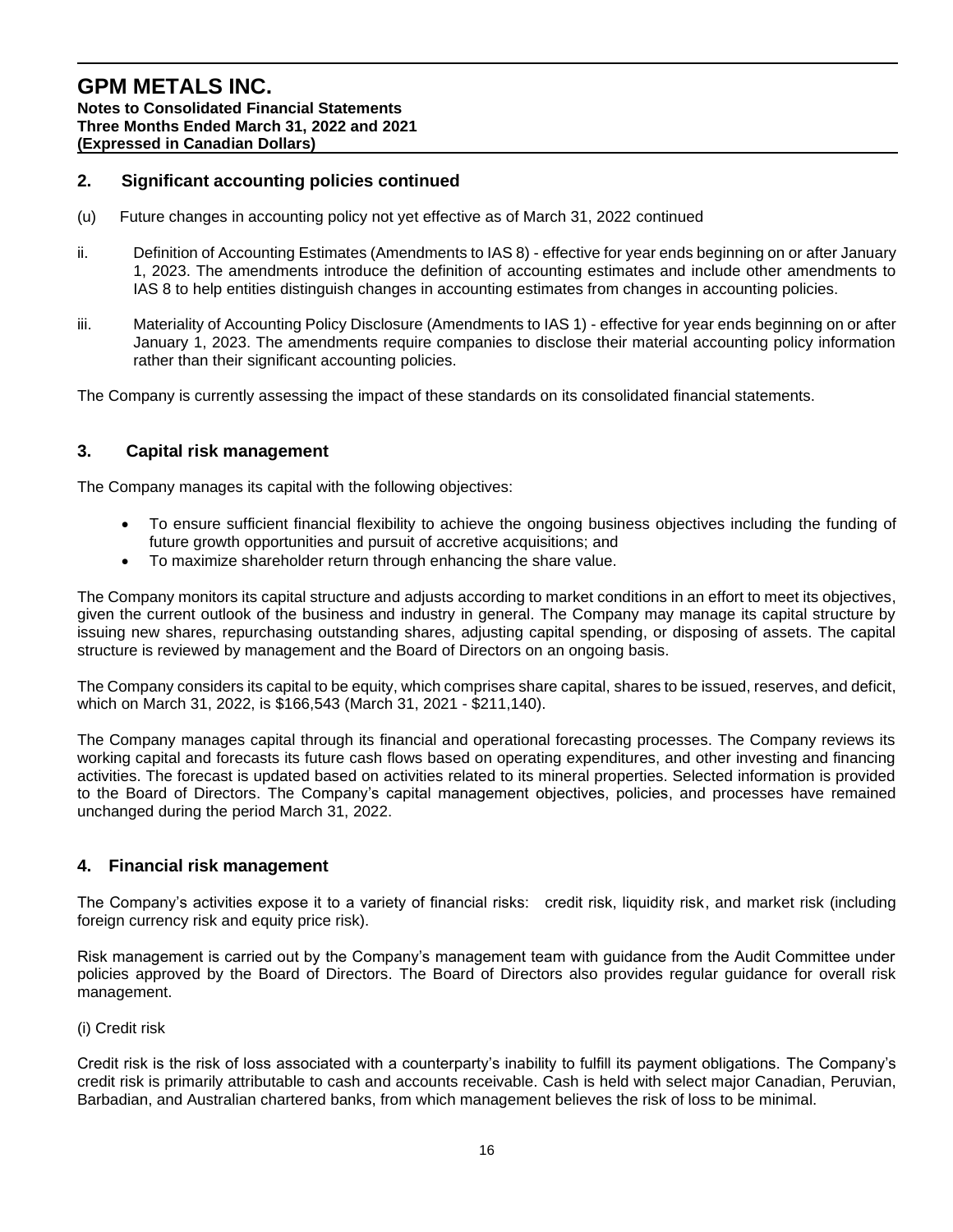#### **4. Financial risk management continued**

(ii) Liquidity risk

Liquidity risk is the risk that the Company will not have sufficient cash resources to meet its financial obligations as they come due. The Company's liquidity and operating results may be adversely affected if its access to the capital markets is hindered, whether because of a downturn in stock market conditions generally or matters specific to the Company. The Company generates cash flow primarily from its financing activities. As at March 31, 2022, the Company had cash of \$175,129 (March 31, 2021 – \$221,725) to settle current liabilities of \$94,275 (March 31, 2021 – \$128,061). Some of the Company's financial liabilities have maturities longer than 90 days and are not subject to normal trade terms. The Company regularly evaluates its cash position to ensure the preservation and security of capital as well as liquidity.

(iii) Market risk

Market risk is the risk of loss that may arise from changes in market factors such as interest rates, foreign exchange rates, and equity prices.

a) Foreign currency risk

The Company's functional and presentation currency is the Canadian dollar and major purchases are transacted in Canadian dollars. As of March 31, 2022, the Company funds certain operations, exploration and administrative expenses in Barbados on a cash call basis using US dollar currency, and in Australia using the Canadian dollar its Canadian dollar bank accounts held in Canada. The Company maintains US dollar bank accounts in Canada, and Barbados, Australian dollar bank accounts in Australia. The Company is subject to gains and losses from fluctuations in the US dollar and the Australia dollar against the Canadian dollar.

b) Equity price risk

The Company is exposed to price risk with respect to equity prices. Equity price risk is defined as the potential adverse impact on the Company's earnings due to movements in individual equity prices or general activities in the level of the stock market.

#### **5. Short-term Investment**

|                    | <b>Number of Shares</b> | As at March 31, 2022 | As at December 31, 2021 |
|--------------------|-------------------------|----------------------|-------------------------|
| G2 Goldfields Inc. | 42                      | 31                   |                         |
|                    |                         | 31                   | 18                      |

# **6. Property, plant, and equipment**

|                                 | <b>Right-of-use asset</b> |    |        |  |  |
|---------------------------------|---------------------------|----|--------|--|--|
| Balance as of December 31, 2020 | 51,111                    |    | 51,111 |  |  |
| Depreciation                    | 6,667                     |    | 6,667  |  |  |
| Balance as of March 31, 2021    | 44.444                    |    | 44,444 |  |  |
|                                 |                           |    |        |  |  |
| Balance as of December 31, 2021 | 24.444                    | -S | 24,444 |  |  |
| Depreciation                    | 6,667                     |    | 6,667  |  |  |
| Balance as of March 31, 2022    | 17.777                    |    | 17,777 |  |  |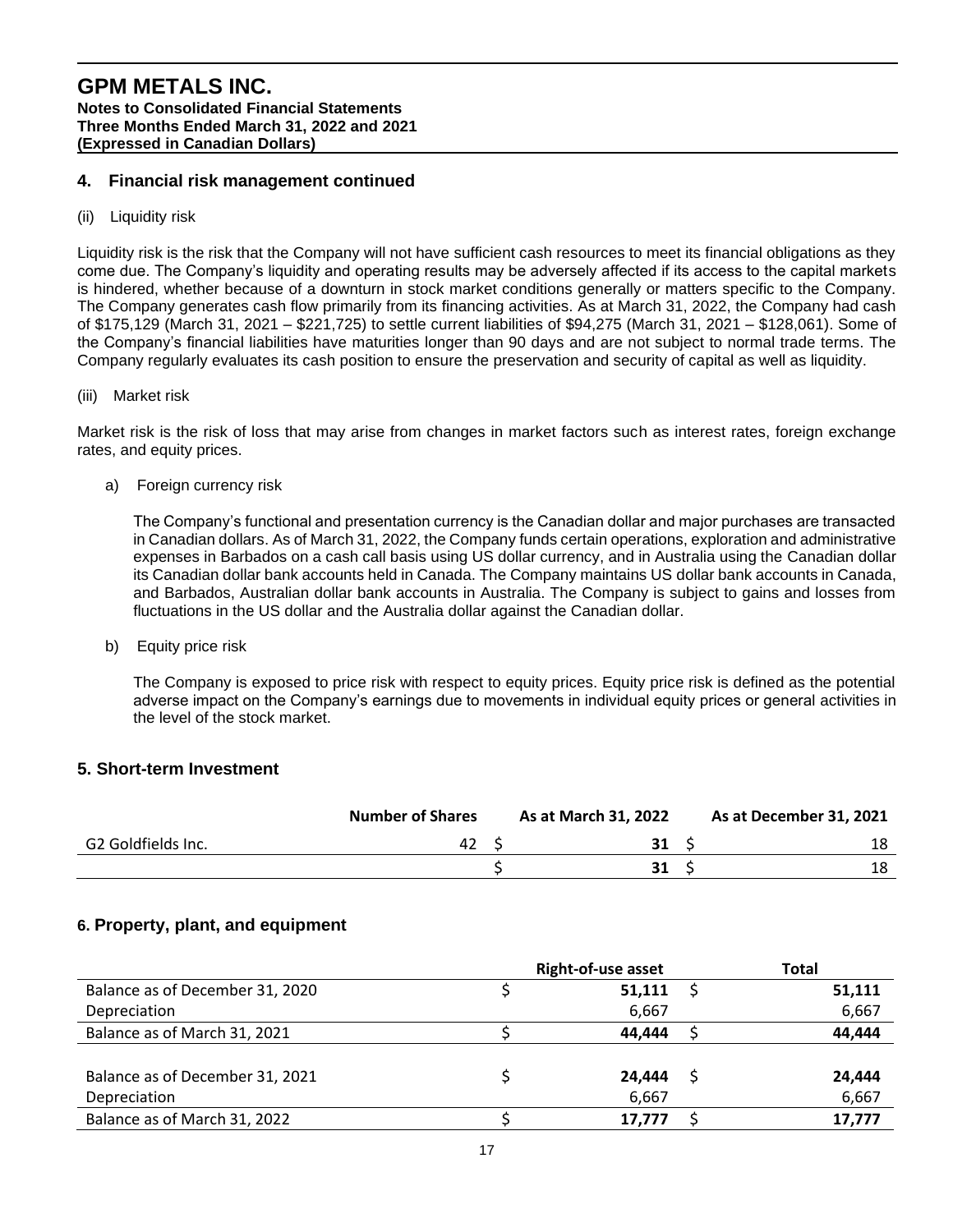# **GPM METALS INC.**

**Notes to Consolidated Financial Statements Three Months Ended March 31, 2022 and 2021 (Expressed in Canadian Dollars)**

# **7. Accounts receivable and other assets**

|                                                  | As at March | As at December 31, |
|--------------------------------------------------|-------------|--------------------|
|                                                  | 31, 2022    | 2021               |
| Harmonized sales tax recoverable                 | 6.767       | 7,693              |
| Sales tax recoverable (Australia)                | 16,793      | 16,293             |
| Prepaid expenses                                 | 20.011      | 23,049             |
| <b>Total Account Receivable and other Assets</b> | 43.571      | 47,035             |

# **8. Lease Liability**

On December 1, 2017, the Company entered into a 60-month lease agreement to lease office space. During the 2018 fiscal year, the Company entered into a sublease agreement with a related party. Half of the office lease space has been allocated to the related party, and the Company is reimbursed for half of the monthly lease payments for the remaining term of the lease, terminating on November 30, 2022.

|                            | <b>Office Lease</b> |
|----------------------------|---------------------|
| Balance, December 31, 2021 | 65.575              |
| Accretion expense          | 1,832               |
| Lease payments             | (18, 787)           |
| Balance, March 31, 2022    | 48,619              |

The Company has recorded this lease as a right-of-use asset (note 6) and lease liability in the consolidated statements of financial position as of March 31, 2022. As of December 31, 2022, the lease liability was measured at the present value of the lease payments that were not paid as of that date. The lease payments are discounted using an interest rate of 15%, which is the Company's incremental borrowing rate.

The continuity of the lease liability is presented in the table below:

|              | Under  | <b>Between</b> |              |
|--------------|--------|----------------|--------------|
|              | 1 year | 1-2 years      | <b>Total</b> |
| Office Lease | 48,619 | - 5            | 48,619       |

In connection with the sublease agreement held with a related party, as on January 1, 2019, a lease receivable amount recognized and measured at the present value of the lease payments that were not received as of that date. The sublease payments are discounted using an interest rate of 15%, identical to the discount rate used for the head lease.

|                            | <b>Lease Receivable</b> |          |
|----------------------------|-------------------------|----------|
| Balance, December 31, 2020 |                         | 60,754   |
| Accretion expense          |                         | 2,159    |
| Sublease payments          |                         | (9, 572) |
| Balance, March 31, 2021    |                         | 53,341   |
| Balance, December 31, 2021 |                         | 32,788   |
| Accretion expense          |                         | 916      |
| Sublease payments          |                         | (9, 395) |
| Balance, March 31, 2022    |                         | 24,310   |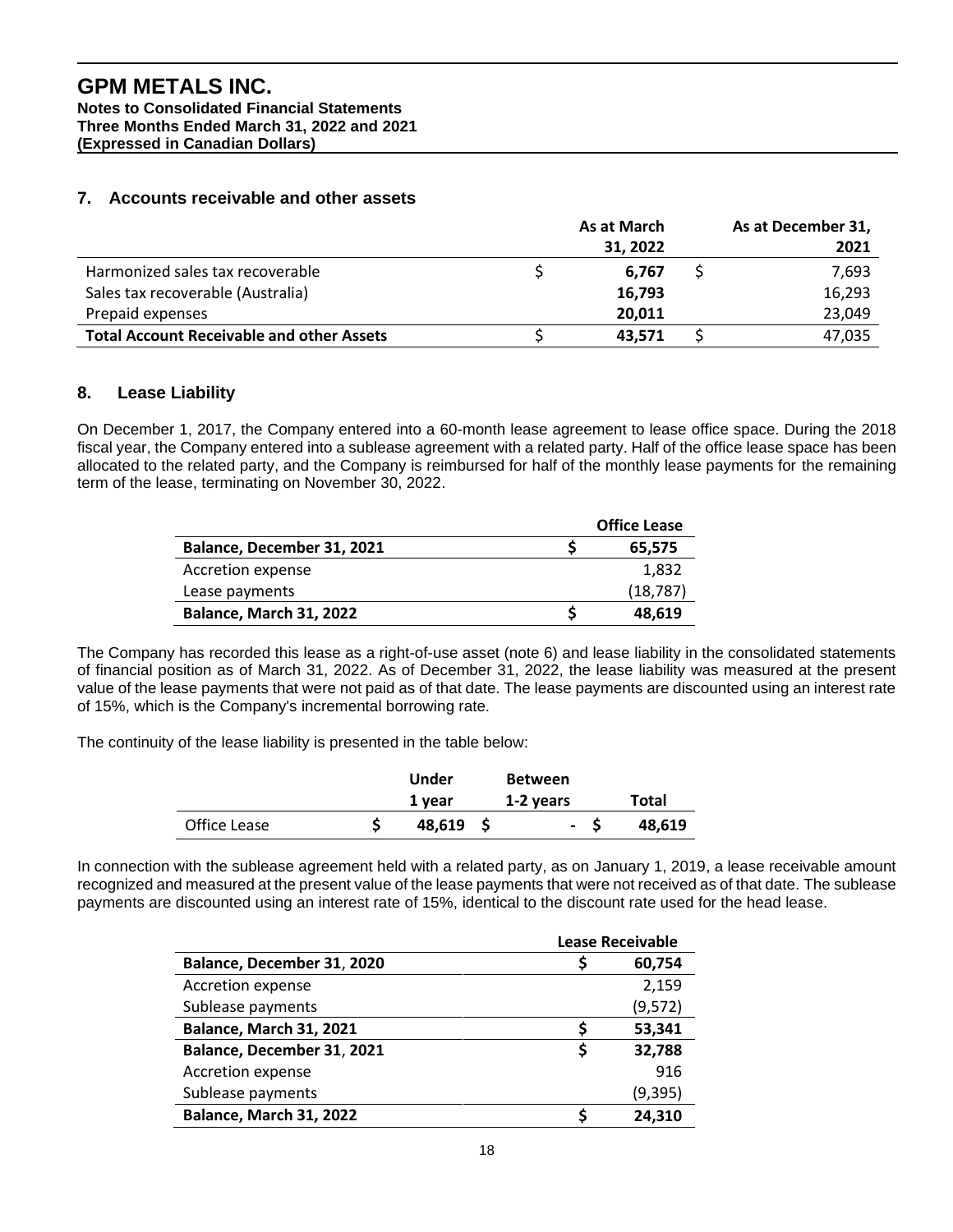# **9. Share capital**

#### a) Authorized share capital

The authorized share capital consisted of an unlimited number of common shares. The common shares do not have a par value. All issued shares are fully paid.

#### b) Common shares issued

On March 31, 2022, the issued common shares 71,116,559. The changes in issued share capital for the periods were as follows:

|                                                 | <b>Number of Common Shares</b> | Amount     |
|-------------------------------------------------|--------------------------------|------------|
| Balance, December 31, 2020                      | 63,166,559<br>S                | 24,379,264 |
| Shares issued on February 11, 2021(note i)      | 3,000,000                      | 150,000    |
| Issuance cost                                   | $\overline{\phantom{a}}$       | (1,000)    |
| Allocation of proceeds to warrants              | $\overline{\phantom{a}}$       | (233, 865) |
| <b>Balance, March 31, 2021</b>                  | 66,116,559                     | 24,294,399 |
|                                                 |                                |            |
| Balance, December 31, 2021                      | 71,116,559                     | 24,691,225 |
| Warrants expired on February 23, 2022 (note ii) |                                | 300,790    |
| Balance, March 31, 2022                         | 71,116,559<br>ς                | 24,992,015 |

(i) On February 11, 2021, the Company completed a private placement under which it issued an aggregate of 2,000,000 special warrants ("Special Warrants") at a price of \$0.05 per Special Warrant and 3,000,000 units ("Units") at a price of \$0.05 to raise gross aggregate proceeds of \$250,000.00. Each Unit consists of one common share of the Company (a "Share") and one share purchase warrant (a "Warrant"), with each warrant entitling the holder thereof to acquire one additional share at an exercise price of \$0.10 for a period of 60 months.

In connection with Offering, the Company paid a cash commission of \$1,000 to an eligible registrant.

Rosseau Asset Management purchased the 2,000,000 Special Warrants in the Offering. Each Special Warrant automatically converted into one Unit without any additional payment or action by the Holder on the date upon which the Company received shareholder approval for Rosseau Asset Management to become "control persons "of the Company (within the meaning of the regulations of the TSX Venture Exchange).

Insiders of the Company subscribed for an aggregate of 2,700,000 Units and 2,000,000 Special Warrants in the Offering.

(ii) On February 23, 2022, 5,000,000 warrants expired.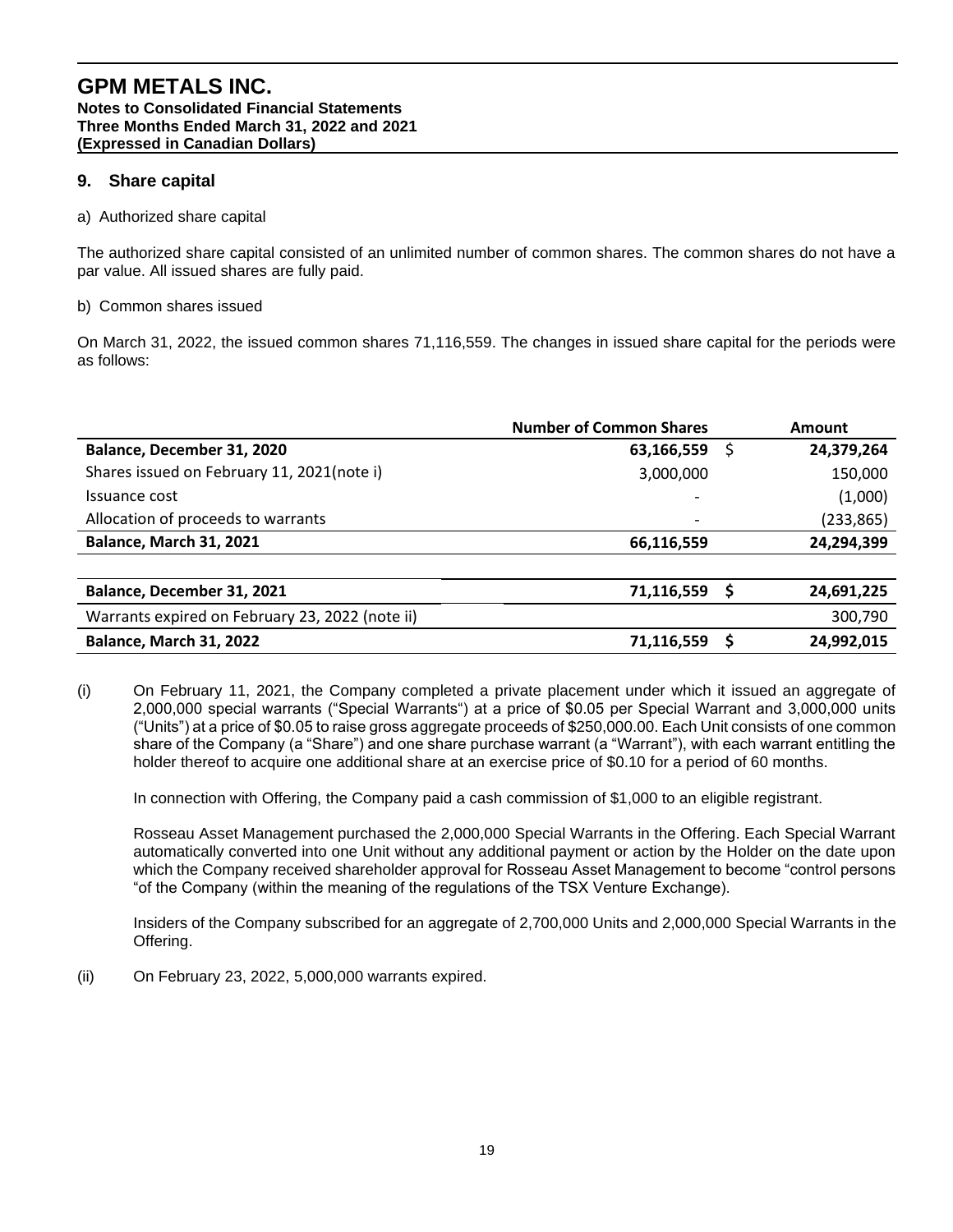# **10. Stock options**

The Company adopted a stock option plan for employees, consultants, officers, and directors on April 24, 1995. The number of common shares reserved for issue under the stock option plan may not exceed 10% of the issued and outstanding capital of the Company at any given time. The term of options granted under the stock option plan may not exceed five years from the date of the grant and the option price, which may be determined by the directors of the Company, may not be less than the market price for the common shares at the grant date, less an approved discount.

The Company records a charge to the statements of loss and comprehensive loss using the Black-Scholes valuation model. For options granted to non-employees, the valuation is based on services provided if reliably measurable. The Black-Scholes valuation is dependent on several estimates, including the risk-free interest rate, the level of stock volatility, together with an estimate of the level of forfeiture. The level of stock volatility is calculated with reference to the historic traded daily closing share price of the Company at the date of the issue.

Options pricing models require the input of highly subjective assumptions, including the expected price volatility. Changes in the subjective input assumptions can materially affect the fair value estimate, and therefore, the existing models do not necessarily provide a reliable measure of the fair value of the Company's share purchase options.

The following tables reflect the continuity of stock options for the years ended March 31, 2022, and March 31, 2021.

|                                | Number of<br>stock options | Weighted-average<br>exercise price (\$) |
|--------------------------------|----------------------------|-----------------------------------------|
| Balance, December 31, 2020     | 3,700,000                  | 0.12                                    |
|                                |                            | $\overline{a}$                          |
| <b>Balance, March 31, 2021</b> | 3,700,000                  | 0.12                                    |
|                                |                            |                                         |
| Balance, December 31, 2021     | 3,900,000                  | 0.07                                    |
| Expired March 31, 2022         | (250,000)                  |                                         |
| <b>Balance, March 31, 2022</b> | 3,650,000                  | 0.07                                    |

The following table reflects the stock options issued and outstanding remaining life as of March 31, 2022:

| <b>Expiry Date</b>  | <b>Exercise Prices</b> | <b>Weighted Ave</b><br>Remaining<br>contractual<br>Life (years) | Number of<br><b>Options</b><br><b>Outstanding</b> | Number of<br><b>Options Vested</b><br>(exercisable) | Number of<br><b>Options</b><br><b>Unvested</b> |
|---------------------|------------------------|-----------------------------------------------------------------|---------------------------------------------------|-----------------------------------------------------|------------------------------------------------|
| 13-Dec-2022         | 0.10                   | 0.70                                                            | 2,350,000                                         | 1,850,000                                           | 500,000                                        |
| 01-Jun-2024         | 0.10                   | 2.17                                                            | 1,300,000                                         | 750,000                                             | 550,000                                        |
| Total March/31/2022 |                        | 1.23                                                            | 3,650,000                                         | 2,600,000                                           | 1,050,000                                      |

(i) During the year ended December 31, 2020, the Company extended the cancellation dates of 1,250,000 options previously granted on December 13, 2019 that are to vest upon the grant of an exploration license. If the exploration license is not granted by the following dates, options will now be canceled as follows: 250,000 on September 30, 2021, 250,000 on December 30, 2021, 250,000 on March 30, 2022, 250,000 on June 30, 2022 and 250,000 on September 30, 2022. As of December 31, 2021, the exploration license has not yet been granted and 500,000 stock options were canceled. Subsequent to December 31, 2021, an additional 250,000 stock options were canceled as the exploration license had yet to be granted as of March 31, 2022.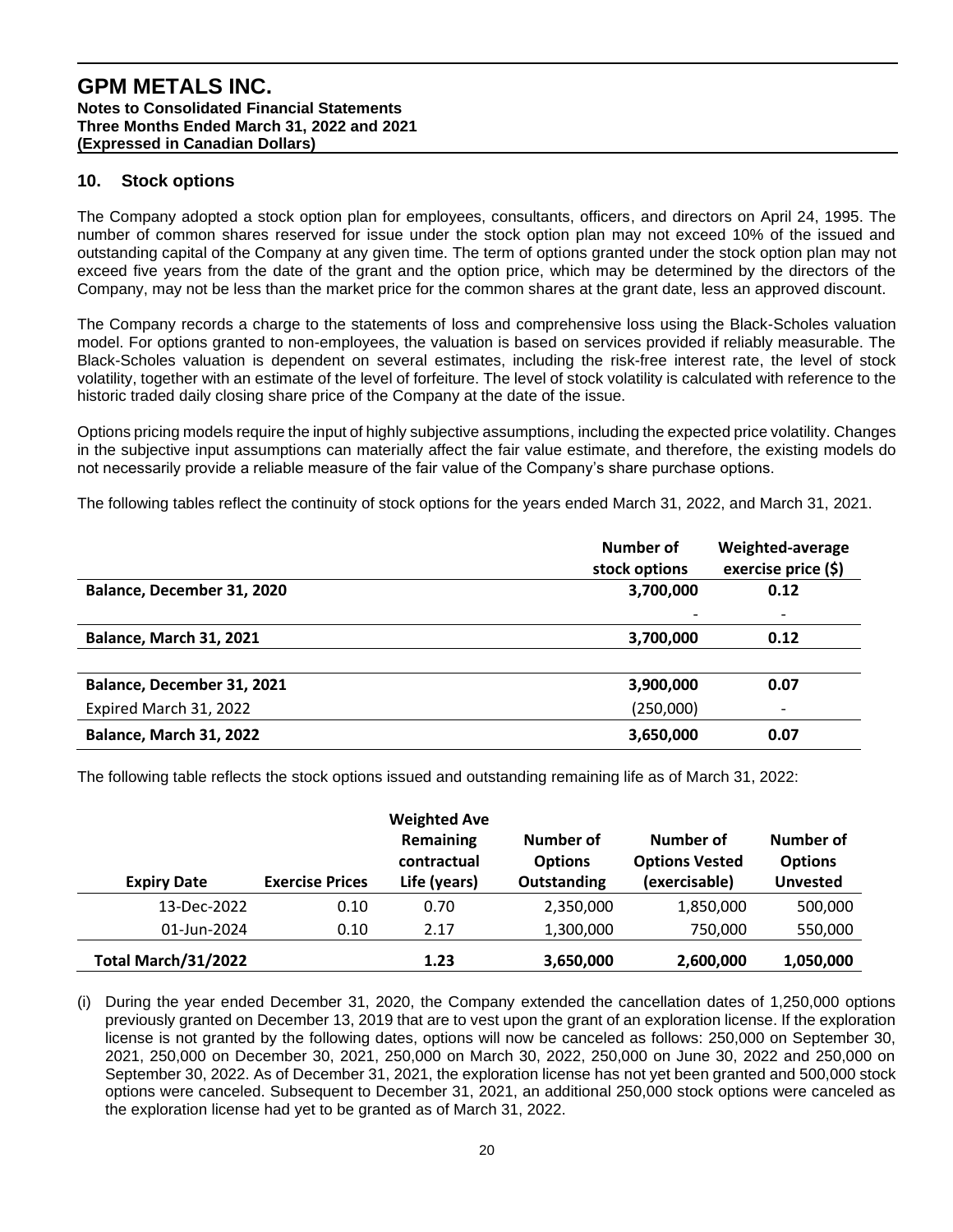# **10. Stock options continued**

(ii) On June 1, 2021, the Company granted Peter Walsh 1,300,000 options exercisable at a price of \$0.10 per share until June 1, 2024. The options vest as to 250,000 options on each of September 1, 2021, December 1,2021, March 1, 2022 and June 1, 2022, and 300,000 options upon grant of certain exploration licenses. The fair value of the options was estimated on the date of grant using the Black-Scholes option-pricing model with the following assumptions: the share price of \$0.10, expected dividend yield of 0%, risk-free interest rate of 1.22%, the volatility of 128.8%, and an expected life of 3 years. The fair value assigned to these options was \$74,100.

For the quarter ended March 31, 2022, stock-based compensation totaling \$5,501 (March 31, 2021 - \$46,047) was recognized in the consolidated statement of loss and comprehensive loss in connection with the vesting of options.

#### **11. Warrants**

The following table reflects the continuity of warrants for the periods ended March 31, 2022, and March 31, 2021:

|                                                      | <b>Number of</b> |   | Weighted              |
|------------------------------------------------------|------------------|---|-----------------------|
|                                                      | <b>Warrants</b>  |   | <b>Exercise Price</b> |
| Balance, December 31, 2020                           | 13,109,800       | S | 0.14                  |
| Warrants issued, expiry February 10, 2026 (note iii) | 3,000,000        |   | 0.10                  |
| Special warrants, expiry February 10, 2026 (note ii) | 2,000,000        |   | 0.10                  |
| <b>Balance, March 31, 2021</b>                       | 18,109,800       |   | 0.14                  |
|                                                      |                  |   |                       |
| <b>Balance December 31, 2021</b>                     | 21,109,800       |   | 0.13                  |
| Warrants expired, February 23, 2022 (note i)         | (5,000,000)      |   | 0.20                  |
| Balance March 31, 2022                               | 16,109,800       |   | 0.11                  |

The following table reflects the warrants issued and outstanding as of March 31, 2022:

|                              | Number of   |                 |                 |                       |
|------------------------------|-------------|-----------------|-----------------|-----------------------|
|                              | warrants    |                 | <b>Exercise</b> | Weighted              |
| <b>Expiry Date</b>           | outstanding | Fair value (\$) | price (\$)      | <b>Remaining Life</b> |
| August 9, 2022               | 8,000,000   | 249,283         | 0.10            | 0.36                  |
| August 9, 2022               | 109,800     | 5,463           | 0.10            | 0.36                  |
| November 5, 2024 (note iv)   | 3,000,000   | 122,660         | 0.15            | 2.60                  |
| February 10, 2026 (note iii) | 3,000,000   | 66,323          | 0.10            | 3.81                  |
| February 10, 2026 (note ii)  | 2,000,000   | 44,882          | 0.10            | 3.81                  |
| Total Balance March 31, 2022 | 16,109,800  | 488,611         | 0.11            | 1.85                  |

(i) On February 22, 2022, the 5,000,000 previously issued warrants at an exercise price of \$0.10 expired. In connection with this expiration, an change in the fair value of warrants was determined to be \$300,790 which had been recorded directly to share capital removed as well.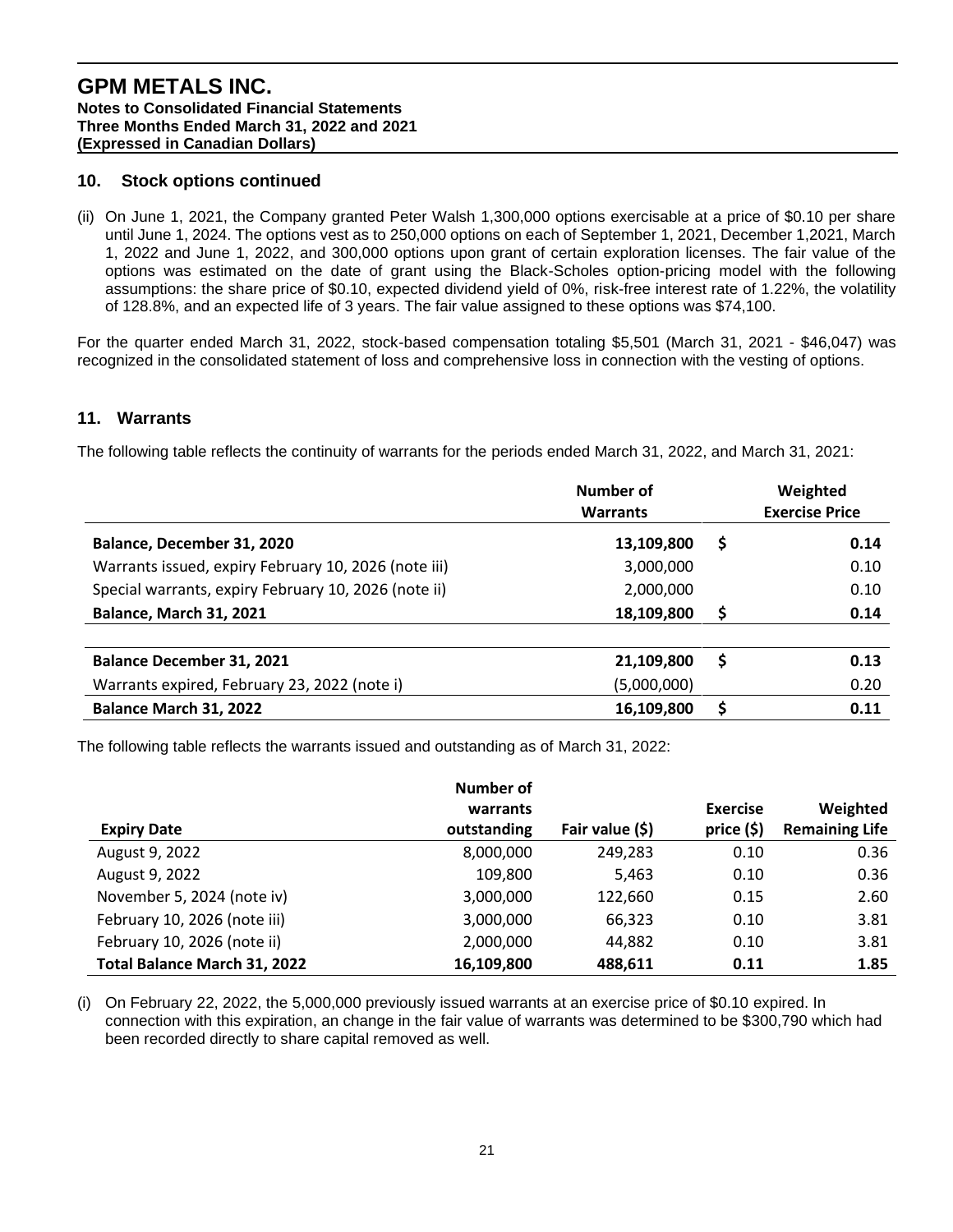# **11. Warrants continued**

- (ii) On February 11, 2021, the Company issued 2,000,000 Special Warrants to Rosseau Asset Management at a price of \$0.05 per Special Warrant. Each Special Warrant automatically converted into one Unit without any additional payment or action by the Holder on the date upon which the Company received shareholder approval for Rosseau Asset Management and associates to become "control persons "of the Company (within meaning of the regulations of the TSX Venture Exchange). Pursuant to the conversion, the Company issued 2,000,000 warrants exercisable at a price of \$0.10 for a period of 5 years.
- (iii) On February 11, 2021, the Company issued 3,000,000 warrants at an exercise price of \$0.10 for a five (5) years, expiring on February 11, 2026.The fair value of the warrants was estimated on the date of grant using the Black-Scholes option-pricing model with the following assumptions: the share price of \$0.07, expected dividend yield of 0%, risk-free interest rate of 0.41%, the volatility of 125.40%, and an expected life of 5 years. The fair value assigned to these warrants was \$67,323.
- (iv) On November 5, 2021, the Company issued 3,000,000 warrants at an exercise price of \$0.15 for a three (3) years, expiring on November 5, 2024.The fair value of the warrants was estimated on the date of grant using the Black-Scholes option-pricing model with the following assumptions: the share price of \$0.12, expected dividend yield of 0%, risk-free interest rate of 1.17%, the volatility of 124.8%, and an expected life of 3 years. The fair value assigned to these options was \$122,660.

# **12. Net loss per common share**

The calculation of basic and diluted loss per share for the period March 31, 2022, was based on the loss attributable to common shareholders of \$36,908 (March 31, 2021 - \$46,047) and the basic weighted average number of common shares outstanding of 71,116,559 (period March 31, 2021, the basic weighted average number of common shares outstanding of 66,116,559). Diluted loss per share did not include the effect of outstanding options or warrants as they are anti-dilutive.

# **13. General and administrative**

|                            | <b>Three Month Ended</b><br>March 31, |                |    |        |
|----------------------------|---------------------------------------|----------------|----|--------|
|                            |                                       | 2022           |    | 2021   |
| Salaries and benefits      | \$                                    | $\blacksquare$ | \$ | -      |
| Administrative and general |                                       | 7,121          |    | 3,417  |
| Accretion expense          |                                       | 916            |    | 2,159  |
| Depreciation expense       |                                       | 6,667          |    | 6,667  |
| Shock-based compensation   |                                       | 5,501          |    | 2,995  |
| Reporting issuer costs     |                                       | 1,711          |    | 10,950 |
| Professional fees          |                                       | 10,656         |    | 10,777 |
| Insurance                  |                                       | 2,500          |    | 2,875  |
| <b>Total</b>               | \$                                    | 35,071         | \$ | 39,839 |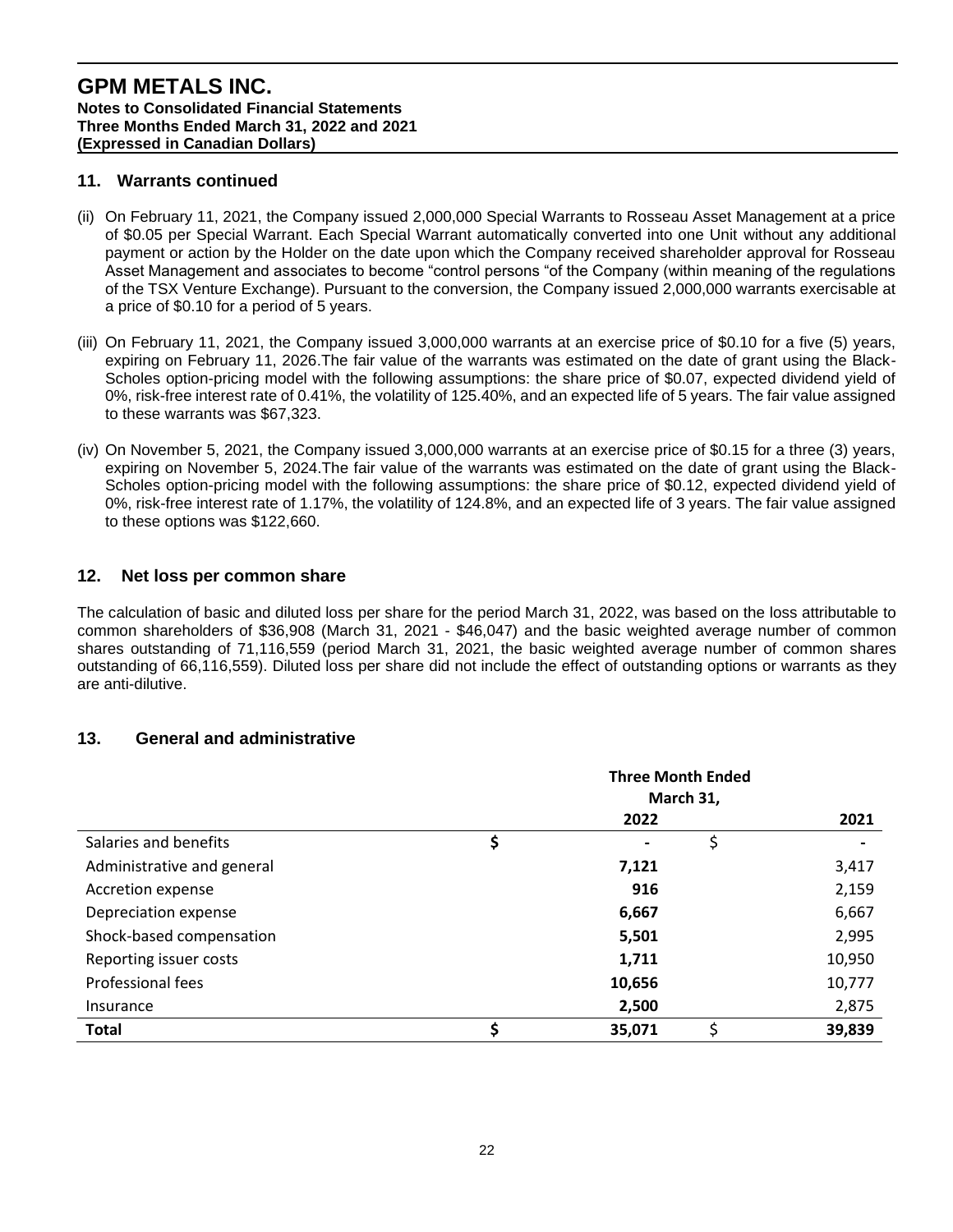#### **14. Related party balances and transactions**

Related parties include the Board of Directors, officers, close family members, and enterprises that are controlled by these individuals as well as certain persons performing similar functions. The transactions noted below are in the normal course of business.

Remuneration of current and former Directors and key management personnel of the company was as follows:

|                                              | Three Month Ended March31, |        |  |        |
|----------------------------------------------|----------------------------|--------|--|--------|
|                                              |                            | 2022   |  | 2021   |
| Total salaries and benefits                  |                            | 10.500 |  | 10,500 |
| Total share-based payments                   |                            | 5.501  |  | 5.423  |
| <b>Total compensation to related parties</b> |                            | 16,001 |  | 15.923 |

Salaries and benefits include salaries, director fees, and fees to related companies controlled by key management personnel.

During the period March 31, 2022, the Company received payments in connection with a sub-lease agreement totaling \$9,395 (March 31, 2021 - \$9,572) from a related party (note 8).

# **15. Exploration and evaluation expenditures**

The Company enters into exploration agreements or permits with other companies or foreign governments pursuant to which it may explore or earn interests in mineral properties by issuing common shares and/or making option or rental payments and/or incurring expenditures in varying amounts by varying dates. Failure by the Company to meet such requirements can result in a reduction or loss of the Company's ownership interests or entitlements under the agreements or permits.

#### (a) Walker Gossan Project

On January 27, 2014, the Company, through its wholly-owned subsidiary DPG Resources Australia Pty Limited entered into, and an Earn-In/Joint Venture Agreement with Rio Tinto Exploration Pty Limited ("Rio Tinto"), a wholly-owned subsidiary of Rio Tinto Limited covering base metal exploration and development rights, in relation to certainly granted exploration tenements and tenement applications in McArthur Basin Mining District, Northern Territory, Australia (the "Walker Gossan project").

Rio Tinto and GPM have entered into a definitive Two-Stage Earn-In/Joint Venture Agreement granting GPM an initial 51% interest under certain conditions that include:

#### Stage One

- 1. Payment of Australian Dollar ("AUD") \$1,000,000 on signing (paid);
- 2. Minimum expenditure of AUD\$2,000,000 within three years of effective date; (met)
- 3. Combined expenditures of AUD\$20,000,000 over a 10-year period; and
- 4. Milestone payments within the combined expenditures as follows:
	- (i) AUD\$100,000 upon the grant of licenses to all the properties;
	- (ii) AUD\$1,000,000 upon the completion of the first drill hole on the Walker Gossan project (paid); and
	- (iii)AUD\$4,000,000 upon the completion of a resource study that shows an indicated status for minimum 20 million tons of greater than 8% combined lead and zinc, or lead, zinc and silver, within the licensed area or a Decision to Mine being made.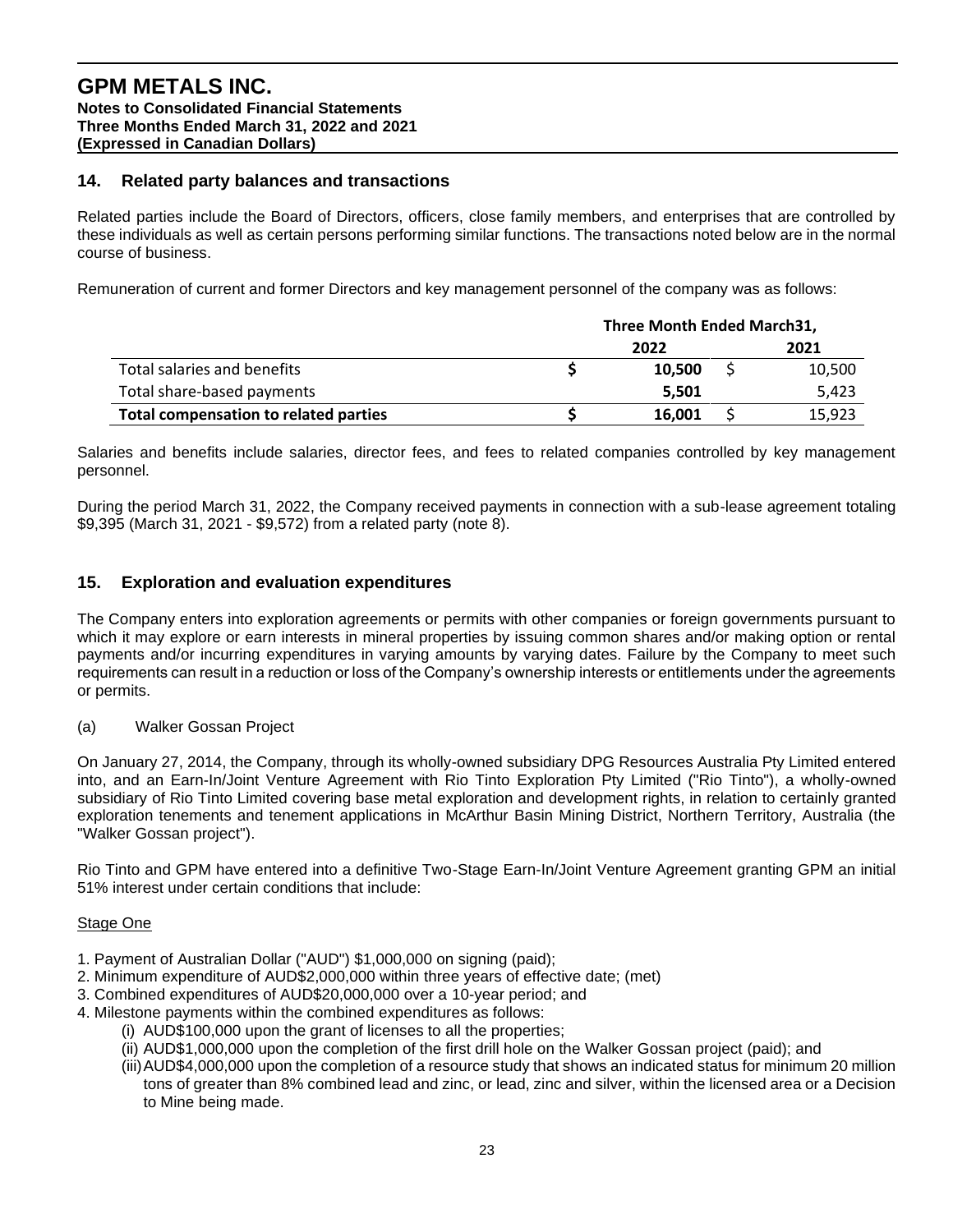# **15. Exploration and evaluation expenditures continued**

(a) Walker Gossan Project continued

#### Stage Two

GPM may increase its interest to 75% by completing a Feasibility Study within 3 years of completing Stage One. Rio Tinto may elect to contribute pursuant to its participating share, not contribute and be diluted or convert its interest into a Net Smelter Return (2.5%) royalty. There are rights of first refusal on purchase and sale of interest for both parties at fair market value. GPM will be responsible for all negotiations with the Northern Land Council for consent to issue the exploration license applications and work programs to be conducted by GPM under its sole rights or as an operator.

#### (b) Pasco Gold Property

Through its wholly-owned subsidiary Chaska Resources SAC, the Company had a 100% interest in the exploration concession known as Pasco Gold 1, which consisted of 1,000 hectares of land located in the district of Huachon, Province of Pasco, in the Republic of Peru. During the December 31, 2020 fiscal year, the Company permanently ceased all operations at the Pasco Gold Property and sold all of its Pasco Gold Property claims held to Wayna Mountain Resources S.A.C. for proceeds totalling \$692. During the year ended December 31, 2021, the Company dissolved Chaska Resources SAC. In connection with the dissolution of Chaska Resources SAC, a creditor forgave debt in the amount of \$40,614 (USD \$30,000). On February 16, 2022, the Peruvian tax administration finalized the removal of Chaska Resources SAC from the taxpayer registry following the dissolution completed during the year ended December 31, 2021.

|                                       |    | <b>Three Months Ended</b><br>March 31, |    |       |
|---------------------------------------|----|----------------------------------------|----|-------|
|                                       |    | 2022                                   |    | 2021  |
| Canada                                |    |                                        |    |       |
| General                               |    |                                        |    |       |
|                                       | Ś  |                                        | \$ |       |
| <b>Australian</b>                     |    |                                        |    |       |
| Assay                                 | \$ | 1,986                                  | \$ | 2,087 |
| Environmental                         |    |                                        |    | 4,417 |
|                                       | \$ | 1,986                                  | \$ | 6,504 |
| Peru                                  |    |                                        |    |       |
| General                               |    |                                        |    |       |
|                                       | \$ |                                        | \$ |       |
| <b>Total Exploration Expenditures</b> |    | 1,986                                  | \$ | 6,504 |

(c) the following is a detailed list of expenditures incurred on the Company's mineral properties: